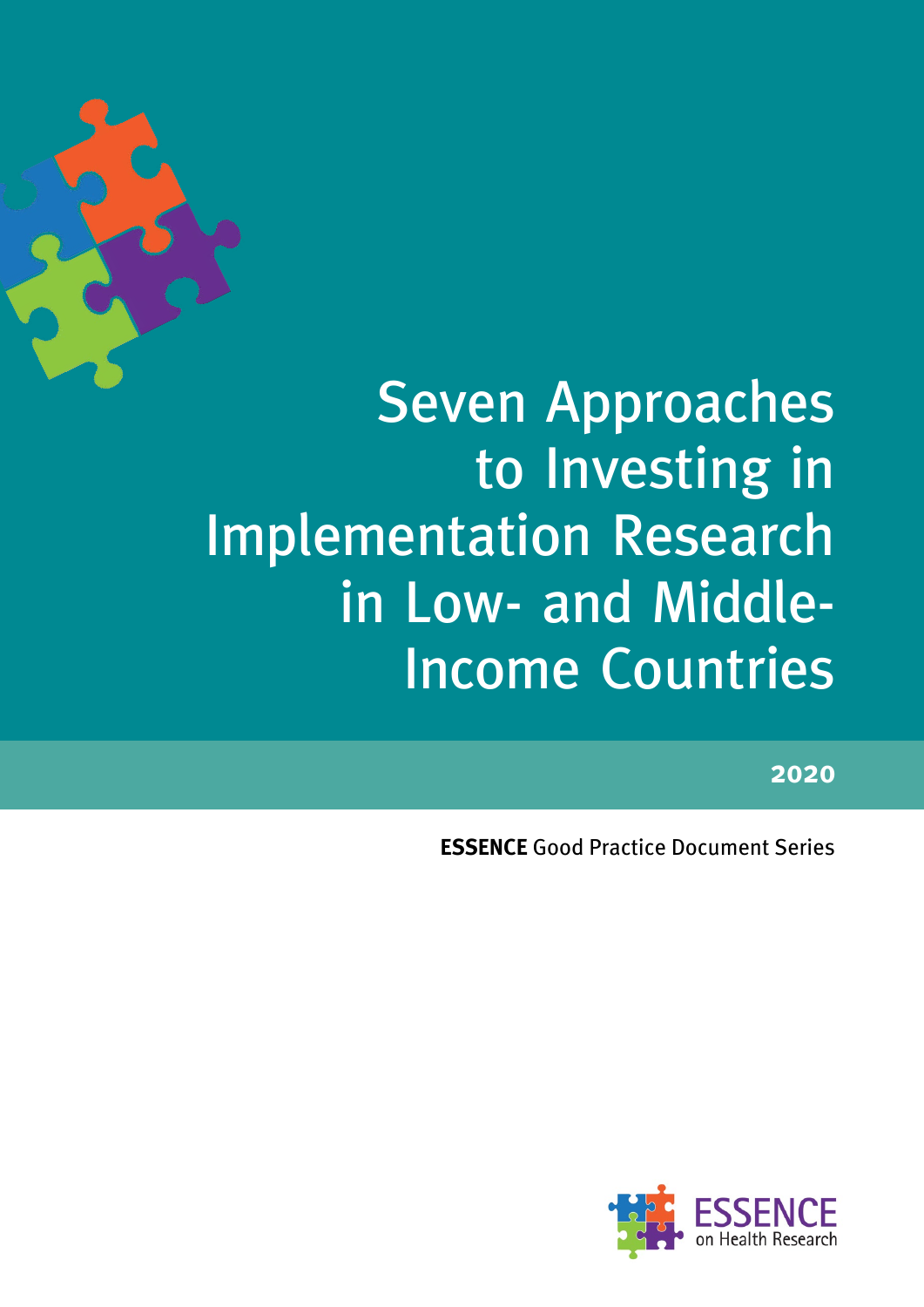# Seven Approaches to Investing in Implementation Research in Low- and Middle-Income Countries

**ESSENCE** Good Practice Document Series

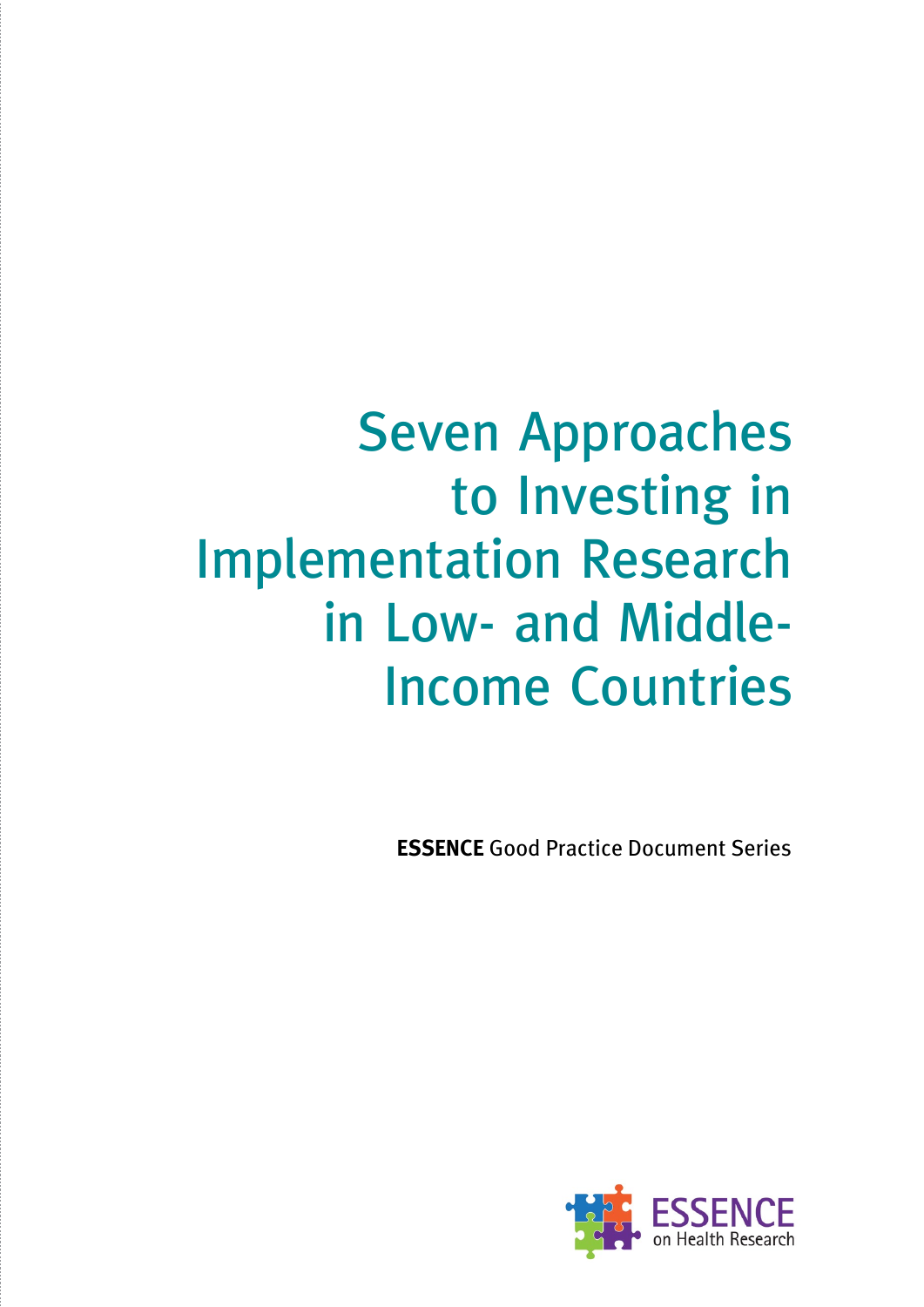

*Seven Approaches to Investing in Implementation Research in Low- and Middle-Income Countries* by ESSENCE on Health Research is licensed by the Fogarty International Center at the National Institutes of Health (FIH/NIH), the European & Developing Countries Clinical Trials Partnership (EDCTP) and the Special Program for Research and Training in Tropical

Diseases (TDR) at the World Health Organization (WHO) under a Creative Commons Attribution-NonCommercial-Share Alike 4.0 International license (CC BY-NC-SA 4.0).

Based on work documented at <http://www.who.int/tdr/partnerships/essence/en/>, this publication may be copied and redistributed for non-commercial and academic uses only, provided ESSENCE on Health Research is referenced and this publication is cited as:

ESSENCE on Health Research (2020) *Seven Approaches to Investing in Implementation Research in Low- and Middle-Income Countries*. Available at <https://www.who.int/tdr/partnerships/essence/en/>

#### **ESSENCE Steering Committee**

The Canadian International Development Research Centre (IDRC); European & Developing Countries Clinical Trials Partnership (EDCTP); Special Program for Research and Training in Tropical Diseases (TDR) at the World Health Organization (WHO); Special Program of Research, Development and Research Training in Human Reproduction (HRP) at the World Health Organization (WHO); South African Medical Research Council (SAMRC); Swedish International Development Cooperation Agency (Sida); US National Institutes of Health – Fogarty International Center (NIH/FIC) and the Wellcome Trust.

#### **For further information about this document and the ESSENCE initiative please contact:**

**ESSENCE Co-Chairs:** Professor Hannah Akuffo, Swedish International Development Cooperation Agency at [hannah.akuffo@sida.se](mailto:hannah.akuffo%40sida.se?subject=) or Dr Linda Kupfer, US National Institutes of Health, Fogarty International Center at [linda.kupfer@nih.gov](mailto:linda.kupfer%40nih.gov%20?subject=) 

#### or

**ESSENCE Secretariat Coordinator:** Dr Garry Aslanyan, Special Program for Research and Training in Tropical Diseases hosted at the World Health Organization (WHO) and co-sponsored by the United Nations Children's Fund, the United Nations Development Program, the World Bank and WHO at [aslanyang@who.int](mailto:aslanyang%40who.int?subject=)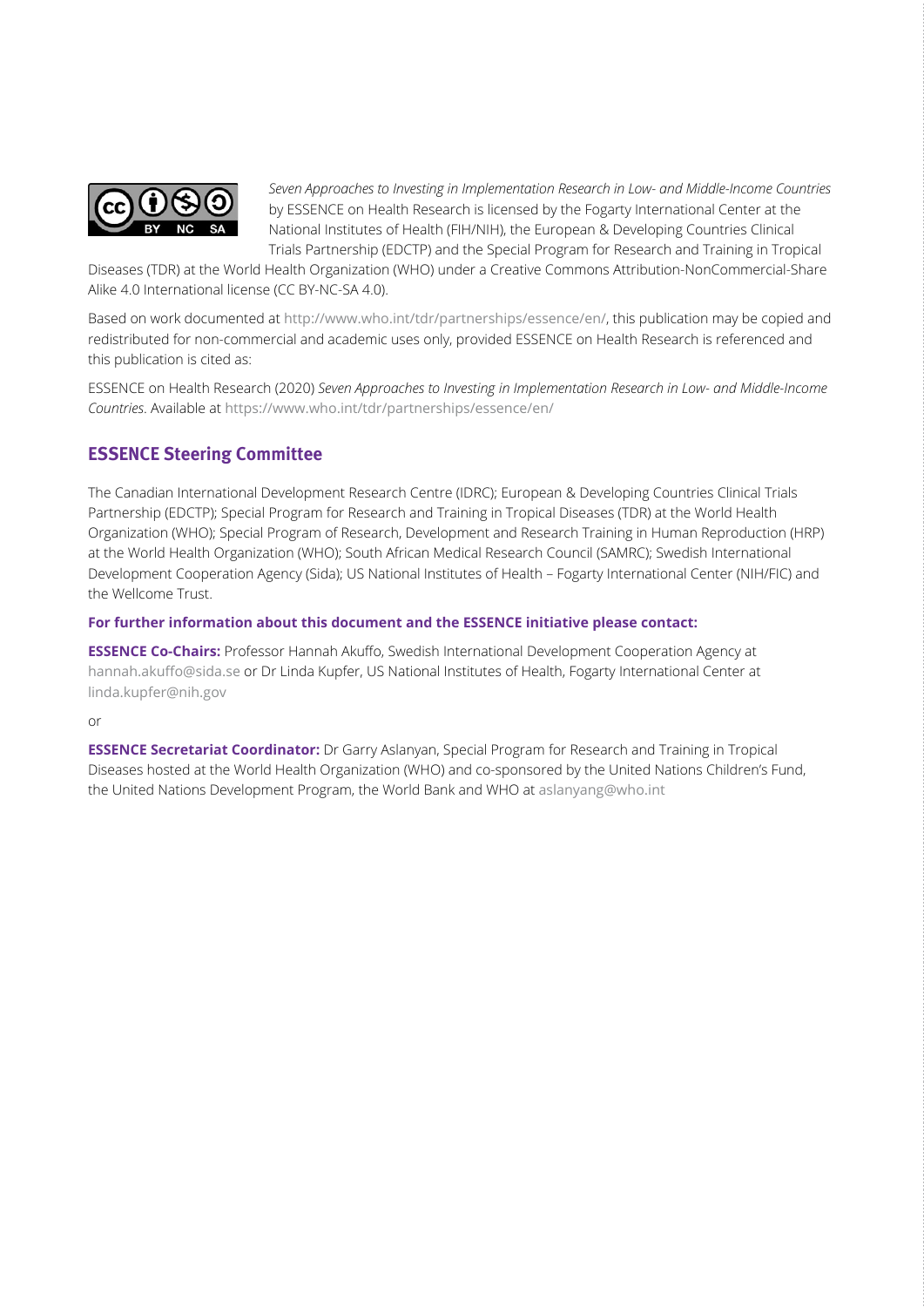# **Contents**

| <b>About ESSENCE and this good practice document</b>                                | 5  |
|-------------------------------------------------------------------------------------|----|
| Acknowledgements                                                                    | 5  |
| <b>Introduction</b>                                                                 | 6  |
| Approach 1: Include stakeholders from the outset                                    | 9  |
| Address 'implementation disconnect'                                                 | 9  |
| Support platforms that link funders and researchers with practitioners              |    |
| and policymakers                                                                    | 10 |
| <b>Case study 1.1</b>   Working collaboratively to set research priorities          | 10 |
| Case study 1.2   Making multiple stakeholder involvement a central requirement      |    |
| for funding                                                                         | 11 |
| Case study 1.3   Establishing a national-level alliance for IR                      | 12 |
| Approach 2: Embrace the diversity of being involved in implementation research      | 13 |
| Be strategic in thinking and planning                                               | 13 |
| <b>Case study 2.1</b>   Making IR part of organizational strategy                   | 14 |
| <b>Case study 2.2</b>   Dual-level mechanisms for IR priority setting               | 14 |
| Case study 2.3   Linking IR to existing or earlier clinical trials: opportunistic   |    |
| funding as a strategy                                                               | 15 |
| Approach 3: Expect and enable implementation research to evolve                     | 16 |
| Clarify terminology and definitions                                                 | 16 |
| Assess methods and frameworks for relevance                                         | 16 |
| <b>Case study 3.1</b> Trans-NIH call for innovative IR methods and frameworks       | 17 |
| Approach 4: International partnerships are important: join one or form one          | 18 |
| Share the load and multiply impact                                                  | 18 |
| <b>Case study 4.1</b> Building a global partnership around a shared focus           | 19 |
| <b>Case study 4.2</b> Strengthening health research capacity                        | 19 |
| <b>Case study 4.3</b>   Creating win-win initiatives that mean more funds for       |    |
| more projects                                                                       | 20 |
| Approach 5: Integrate training, mentoring and fellowships into implementation       |    |
| research programs                                                                   | 21 |
| Enhance funder skills                                                               | 21 |
| Build researcher expertise                                                          | 21 |
| Inspire health practitioners and policymakers                                       | 21 |
| Lead ethically                                                                      | 22 |
| <b>Case study 5.1</b> Training researchers to write successful IR grant proposals   | 22 |
| Case study 5.2   Sharing experiences cross-regionally to expand research capacities | 23 |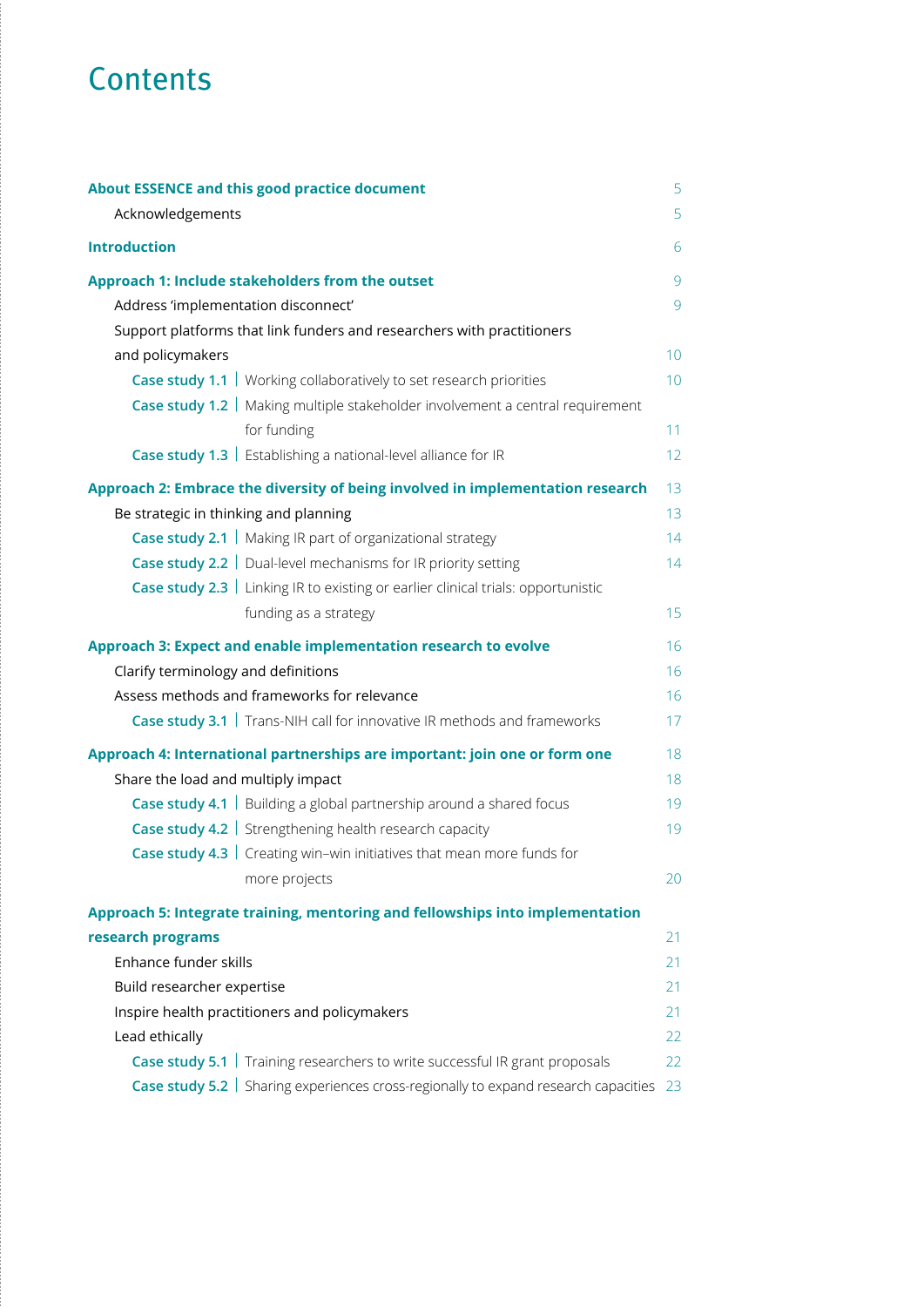| Approach 6: Create and communicate clear funding criteria                         | 24 |
|-----------------------------------------------------------------------------------|----|
| The key ingredients of successful IR proposals                                    | 24 |
| Consider developing and sharing proposal evaluation tools                         | 24 |
| Case study 6.1   Providing clear criteria in a call for grant proposals           | 25 |
| Approach 7: Embed implementation research into health systems                     | 26 |
| Support projects that embed IR skills in health systems                           | 26 |
| Facilitate exchange between researchers and policymakers                          | 26 |
| Fund research on how IR can influence health policies                             | 26 |
| First do no harm                                                                  | 26 |
| <b>Case study 7.1</b> Shifting focus from global to local and from urban to rural | 27 |
| <b>Case study 7.2</b> Seeing the benefits of IR in primary health care            | 27 |
| Case study 7.3   Facilitating dialogue between researchers and policymakers       | 28 |
| Case study 7.4   Reducing ineffective, unproven, harmful, or low-value health     |    |
| services and practices                                                            | 28 |
| <b>Appendix 1: Additional definitions of implementation research</b>              | 29 |
| Appendix 2: Some training opportunities and other useful resources                | 30 |
| Training opportunities                                                            | 30 |
| Online resources                                                                  | 31 |
| <b>Frequently used acronyms and abbreviations</b>                                 | 32 |
| <b>References</b>                                                                 | 33 |
| <b>Recommended reading</b>                                                        | 35 |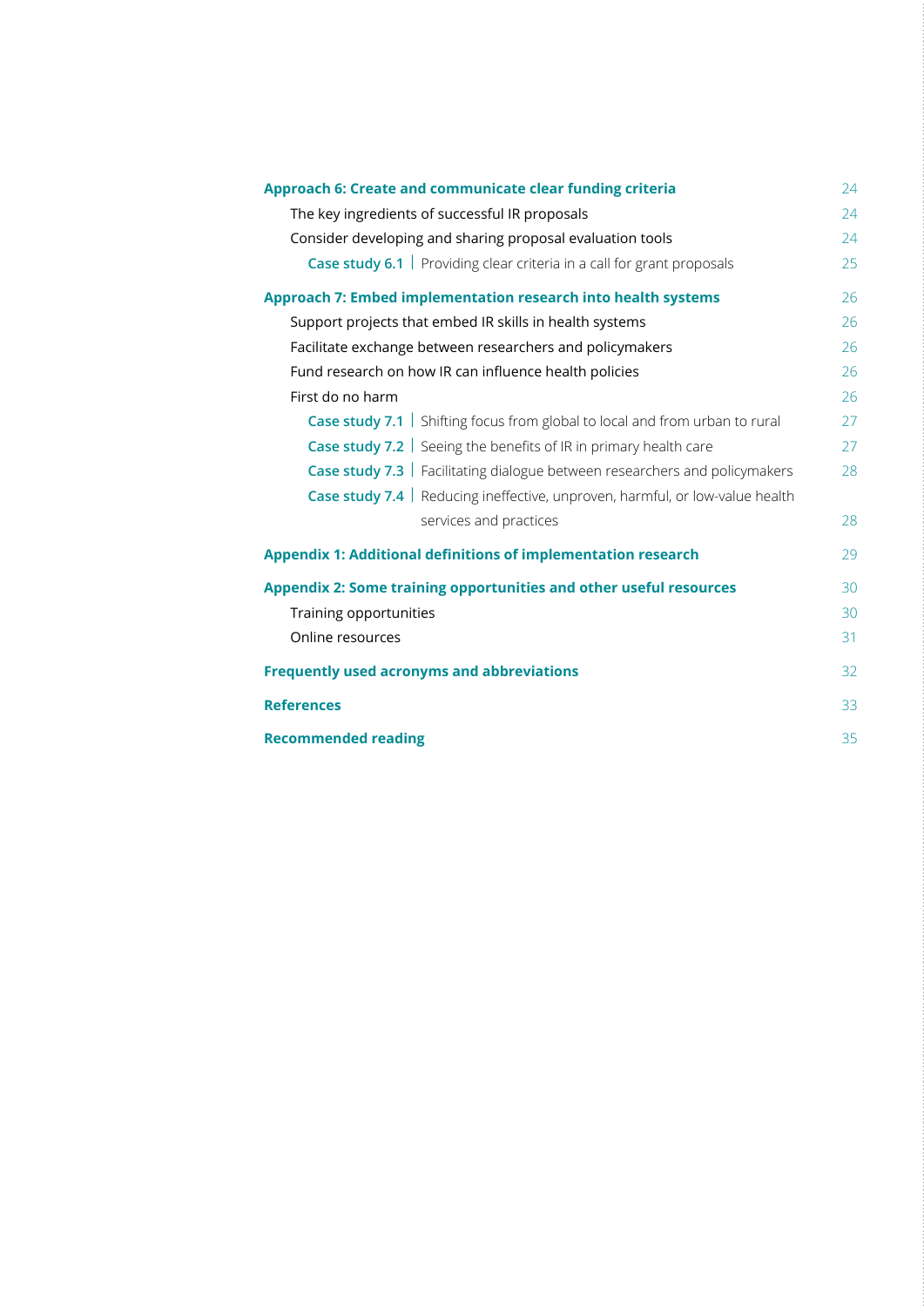# <span id="page-5-0"></span>About ESSENCE and this good practice document

ESSENCE (Enhancing Support for Strengthening the Effectiveness of National Capacity Efforts) on Health Research is an initiative to coordinate and harmonize investments in research capacity in health in low- and middleincome countries. ESSENCE members embrace the principles of donor harmonization and country alignment expressed in the 2005 Paris Declaration on Aid Effectiveness and in the 2008 Accra Agenda for Action. In following these principles, donors try to harmonize and align their activities and procedures with the priorities of the countries in which they work. To contribute to this alignment, ESSENCE members agreed to work together to develop and distribute the Good Practice Series – a set of publications that incorporate members' views, questions and experiences in the field of health research and development. The first of these, *Planning, monitoring and evaluation: Framework for capacity strengthening in health research*, was published in 2011 and updated in 2016. The second, *Five keys to improving research costing in low- and middle-income countries*, was first published in 2012 and updated in 2020. Two other good-practice documents, *Seven principles for strengthening research capacity in low- and middle-income countries: Simple ideas in a complex world* and *Six practices to strengthen evaluation of research for development*, were published in 2014 and 2016 respectively.

This document arose from the recognition that, by sharing good practices, funding and research organizations can enhance the ways in which they invest in implementation research (IR) as well as build capacity in lowand middle-income countries. Although the ESSENCE group focuses primarily on health research, its members hope that these approaches will be shared across other areas of research as well.

The approaches outlined here are the outcome of a collaborative process that involved many

participants throughout the world. In early 2017, ESSENCE members formed a Working Group on Implementation Science to guide the development of this good-practice document. The following year, a literature review was completed and a survey was conducted to learn whether and how ESSENCE members fund or use IR. In 2019, a consultant was hired to help analyze the survey data. In addition, semi-structured interviews were held with key funders to identify opportunities and challenges that they face when they invest in IR in LMICs. Engagements between funders and organizations that receive funding were critical at this point. A first draft of this document was completed in mid 2019 and circulated for review. A number of focus groups and consultations followed that proved critical in helping to shape this final version.

### Acknowledgements

ESSENCE thanks all the institutions, organizations and individuals who responded to surveys, participated in focus groups and consultation sessions, and willingly dedicated time to follow-up discussions and the sharing of case studies that all helped to shape the content of this publication. Christopher Alley, Linda Kupfer, Garry Aslanyan, Ole Olesen and Ana Lucia Weinberg provided invaluable support in finalizing the document at its various stages. ESSENCE particularly thanks the US National Institutes of Health's Fogarty International Center, the European & Developing Countries Clinical Trials Partnership and the Special Program for Research and Training in Tropical Diseases at the World Health Organization for funding various aspects of this project. We acknowledge ESSENCE members for their participation in and support for the project, and particularly those in the Steering Committee and the Implementation Research Working Group for their leadership and dedication.

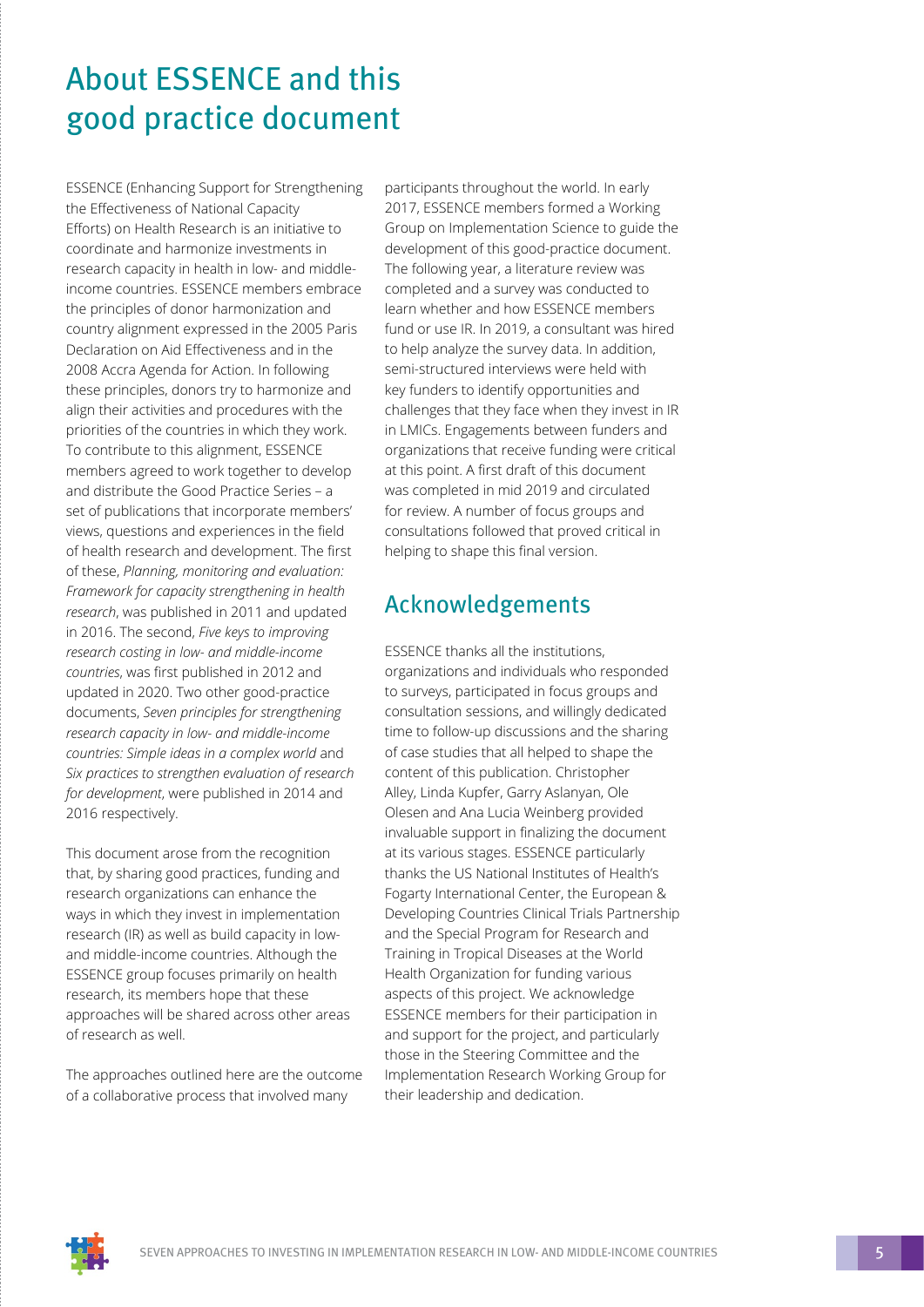### <span id="page-6-0"></span>Introduction

Many scientific discoveries that could improve human health and well-being are never put into practice, and some discoveries that are effective in treating an illness in one region of the world fail dismally in others. This is partly because funders and researchers have focused more on discovery research – such as the development of vaccines for example, for which researchers need a disease-endemic country and a known field site from which they are able to observe how a disease responds to treatment.

However, funders that focus on improving health, particularly in low- to middle-income countries (LMICs) (as well as in low-income contexts that exist within high-income nations), are now increasingly using the innovative frameworks and methodologies that underpin implementation research (IR). Their aim is to understand and bridge what Graham et al. (2018) describe as the gaps between 'knowing and doing'. To do this optimally, collaboration between researchers, policymakers and health practitioners is vital (Theobald et al. 2018).

For example, in 2012, the Prevention of Mother-to-Child Transmission (PMTCT) Implementation Science Alliance was established. With the aim of optimizing synergies between those involved in research and those involved in policymaking and program implementation, the PMTCT Alliance has become a kind of 'living laboratory', providing opportunities for strong collaborative relationships that have helped accelerate the uptake of PMTCT programs worldwide.

The hope is that knowledge about how to bridge the gaps between knowing and doing will encourage funders and research institutions to leverage past, present and future investments in health research, and to improve health outcomes throughout the world (Peters et al. 2013).

As a new field of study, the sharing of information about what IR is, and what makes it work, is urgently needed. Even the term 'implementation research' is still being defined. In fact, Odeny et al. (2015) identified 73 different definitions. In many of these, the terms 'implementation research' and 'implementation science' are used interchangeably.

In developing this publication, we found the following definition from the journal, *Implementation Science,* both clear and comprehensive:**<sup>1</sup>**

> Implementation research is the scientific study of methods to promote the systematic uptake of proven clinical treatments, practices, organizational, and management interventions into routine practice, and hence to improve health. In this context, it includes the study of influences on patient, healthcare professional, and organizational behavior in either healthcare or population settings.





**1** See [https://implementation](https://implementationscience.biomedcentral.com/about)  [science.biomedcentral.](https://implementationscience.biomedcentral.com/about) [com/about](https://implementationscience.biomedcentral.com/about); see also [Appendix 1](#page-29-0) for some other widely used definitions.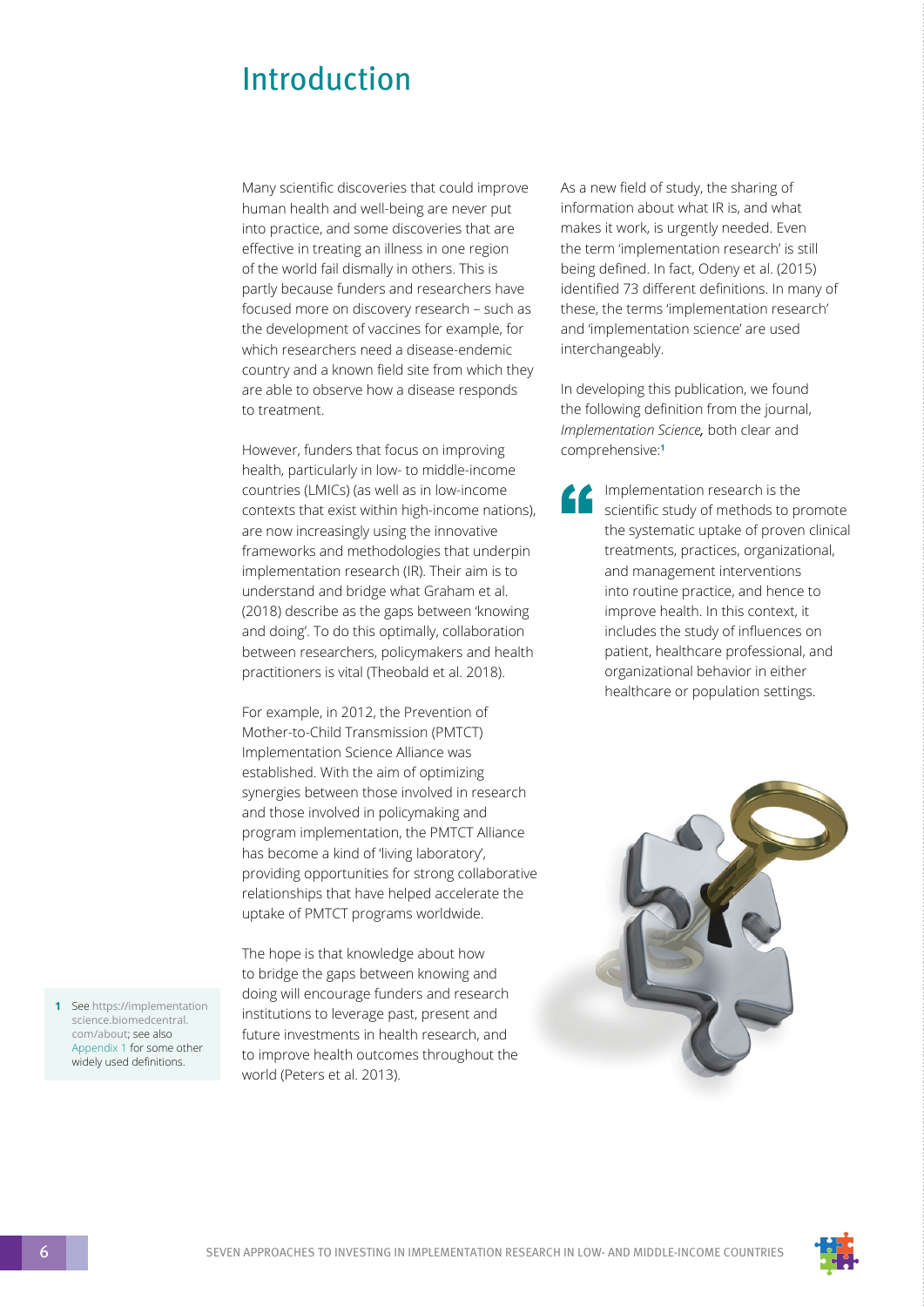As Theobald et al. (2018) point out, several practices are embedded in the basic concept of IR. These include:

- **Forming collaborative partnerships** conducting research in ways that require researchers to work across disciplines and to liaise closely with communities, patients, implementing agencies, donors and policymakers throughout their research and implementation processes. The aim is to build collaborative partnerships and encourage the *coproduction of knowledge*, such that each group is able to enhance the relevance and appropriacy of the research topics and processes, as well as its eventual application.
- **Using multi-disciplinary teams** this includes using a range of methodologies to collect, document and analyze data on key health problems, and to test contextually tailored health interventions and strategies.
- **Identifying implementation outcomes** this requires evaluating the feasibility, adoption and acceptance of interventions,

Conducting IR also involves some significant trade-offs.

in terms of their quality, equity, efficiency, scale, sustainability and coverage or reach – particularly in relation to the inclusion of disadvantaged groups.

- **Ensuring responsive systems** that is, making certain that health research contributes to the building of stronger and more responsive health systems within the realities of specific contexts.
- **Addressing implementation challenges** this involves seeking to understand and address the difficulties involved in the implementation of research findings, and finding sites outside of health facilities in which health care can be effectively promoted, such as in faith-based groups, schools and businesses.
- **Involving policymakers, researchers and communities** – this requires the building of solid alliances and partnerships that help to inform health policy, improve health management and health services, while supporting and empowering research institutions and local communities.

#### **Trade-offs that can be necessary in implementation research**

- Weighing up the thoroughness of the process versus the urgency of the required information or behavior change.
- Staving faithful to or adapting existing implementation protocols.
- Choosing locally embedded versus externally identified and verified approaches.
- Seeking generalizable knowledge or solving context-specific problems.
- Designing IR and related administrative processes in ways that encourage and support researchers and their institutions, rather than focusing primarily on meeting funders' requirements.

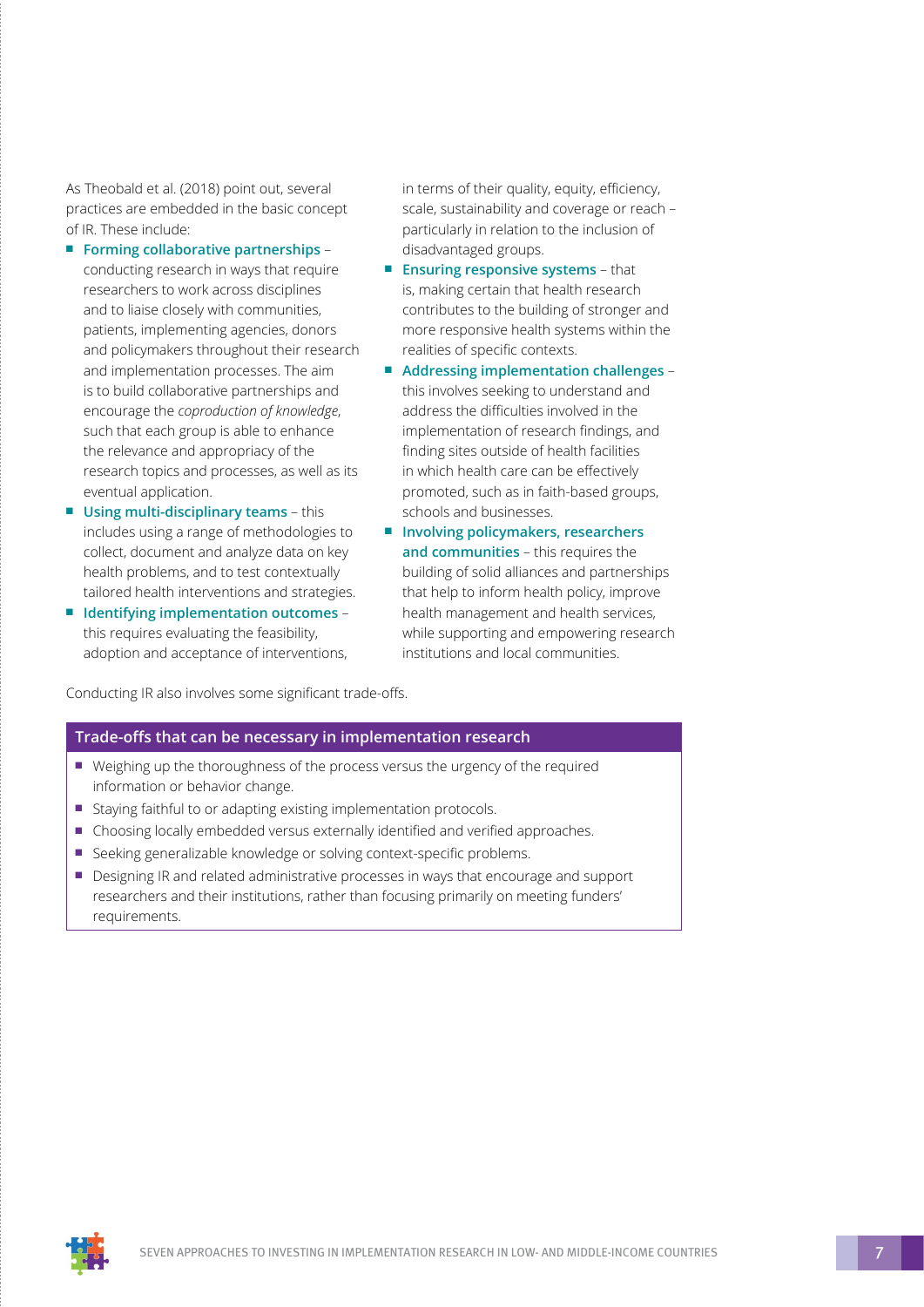Not all funders have grasped the advantages of investing in IR in LMICs, and many have questions about how they can best support this new field. In addition, few LMICs have the resources to make significant investments of their own in IR.**<sup>2</sup>** Ideally, funders and research institutions must find ways to invest in IR using methods that will simultaneously build and sustain local capacity (Smits and Denis 2014; Tetroe et al. 2008).

In this document, we attempt to respond to questions raised by funders and researchers about how to seed and sustain IR in LMICs. Based on a literature review and an analysis of responses to a survey we conducted, as well as interviews with key informants, we highlight seven approaches for organizations to consider when investing in IR.

The approaches offer some broad direction for funding organizations, research institutions and researchers. One or more case studies are included with each approach to help provide further information and inspiration from existing IR programs. A selection of training resources is also included at the end of the document.

Throughout the text, as in other ESSENCE publications, we deliberately refrain from using the term '*best* practices'. We acknowledge that what constitutes an 'ideal' or even a 'good' example of IR in LMICs is not yet clear. IR tends to be project and context specific – what works well for one funder or research institution might not be appropriate for others. Accordingly, we offer the seven approaches, listed below and described in more detail in the pages that follow, as a work in progress. We hope this will contribute to the further evolution of this crucial field.

#### **Seven approaches to investing in implementation research in low- and middle-income countries**

Include all stakeholders from the outset.

Embrace the diversity of being involved in implementation research.

Expect and enable implementation research practices to evolve.

International partnerships are important; join one or form one.

Integrate training, mentoring and fellowships into IR programs.

Communicate funding criteria clearly.

Embed implementation research into health systems.

**2** The World Bank's Global Financing Facility has found that very few LMICs meet or exceed its recommended budget allocation threshold of 5% for IR and delivery science (as opposed to discovery science).

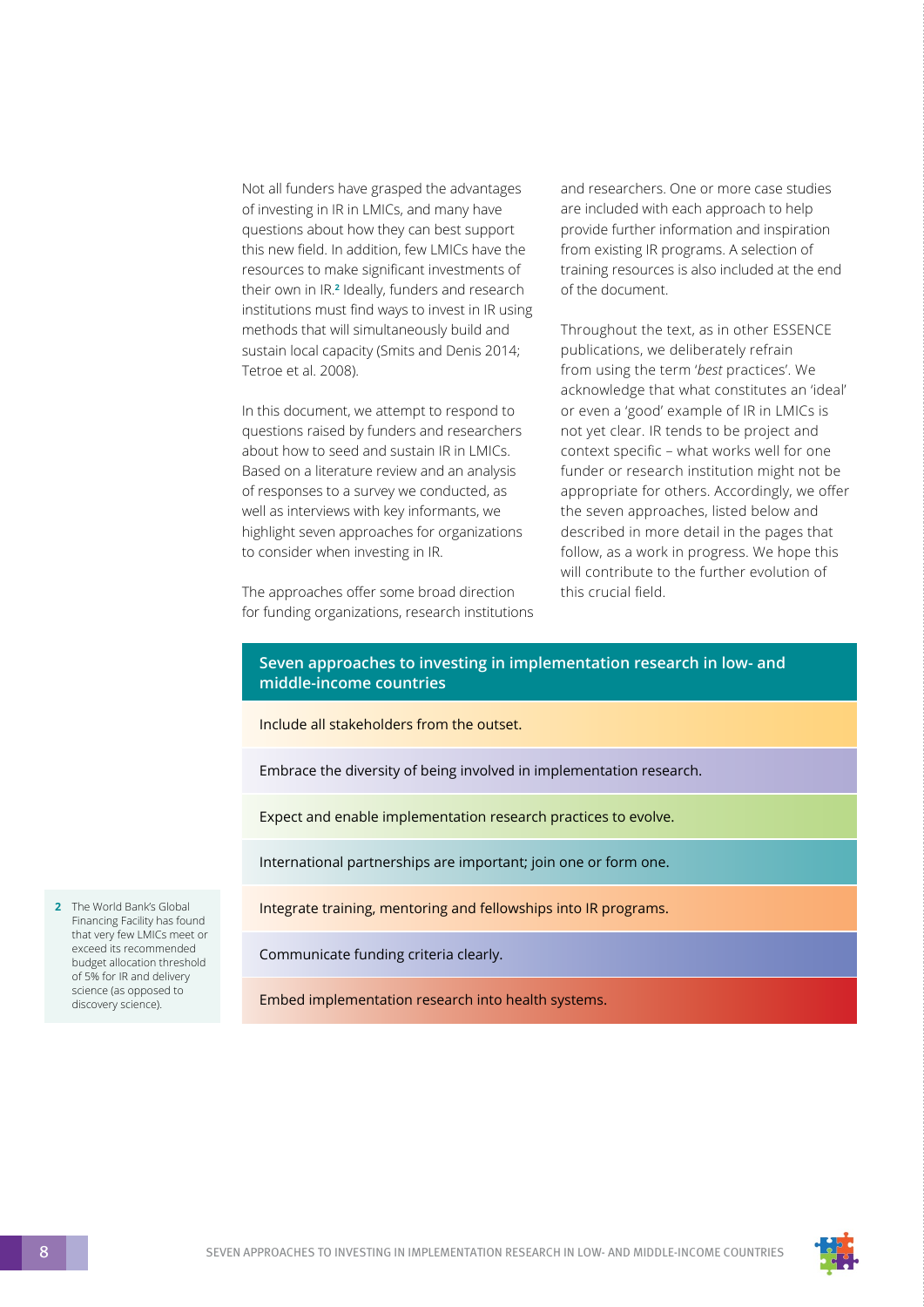## <span id="page-9-0"></span>**Approach 1:** Include stakeholders from the outset

Start with the end in mind.

– Stephen Covey, *The 7 Habits of Highly Effective People*

One of the best ways of enhancing the effectiveness of public health interventions is to involve the end-users – health practitioners, patients, health administrators, policymakers, funders and other community stakeholders – from the *inception* of the research process. This involves consulting 'stakeholder' groups in open and transparent ways, and asking them to help identify their own specific research needs and concerns. Equally crucial is informing all stakeholders how the process will work, as well as how and when they can contribute most effectively. These consultations can help to create a solid basis for the implementation of research findings and increase the chances of research outcomes aligning with the real needs of the communities involved. As the case studies in this section show, funding agencies are increasingly aware of the importance and complexity of stakeholder involvement in ensuring that investments made in research programs have a wider impact.

One of the more complex issues in IR is integrated knowledge translation (iKT). **3** This refers to the practice whereby researchers and knowledge-users work collaboratively to address research questions from multiple perspectives, and then 'translate' their findings into language and/or solutions that knowledge users can apply.

Funders are in a position to mandate and facilitate partnerships between researchers and endusers but must be aware of the difficulties that can be involved for all parties. While partners can establish relationships based on the alignments and synergies in their goals, unequal access to resources can easily create power imbalances. Add cultural differences and language barriers to this mix, and even the most well-intended processes can flounder. Funders and research managers must try to anticipate these complexities, and ensure that capacity building programs cover such issues in ways that empower all parties with an awareness of the issues, tools with which to address them, and spaces or forums in which they are encouraged to do so. (See [Case](#page-10-0)  [study 1.1](#page-10-0) for an example of a project that places multilevel IR collaborations at its core.)

### Address 'implementation disconnect'

'Implementation disconnect' is what happens when individuals and institutions form part of complex systems but are subject to bureaucratic assumptions that ignore this complexity. In this situation, stakeholders are often left to juggle competing mandates, incentives and forms of accountability (Theobald et al. 2018) with no guidance about how to do this. In addition, conventional monitoring and evaluation often fails to capture the contextually and culturally relevant feedback that might help stakeholders to

reconnect. Funders and researchers must remain alert to these issues and be willing to review process issues iteratively and/or to offer supplementary training for various stakeholders during and after IR processes. This is especially true for systems-building processes, where implementation challenges can be immense. Investments in improving public health are necessarily multilayered but must, ultimately, target the end-users at the implementation level. Involving all stakeholders from the start of a process can help keep this priority at the forefront of project work and ensure that 'ground level' roleplayers acquire the skills they need to participate fully (see [Case study 1.2\)](#page-11-0).

**3** The Canadian Institutes of Health Research seem to have first coined the term iKT, but many similar terms are used to articulate this concept According to Nilsen (2015), 'the terms knowledge translation, knowledge exchange, knowledge transfer, knowledge integration and research utilization are used to describe overlapping and interrelated research on putting various forms of knowledge, including research, to use'; see also Sibbald et al. (2014).

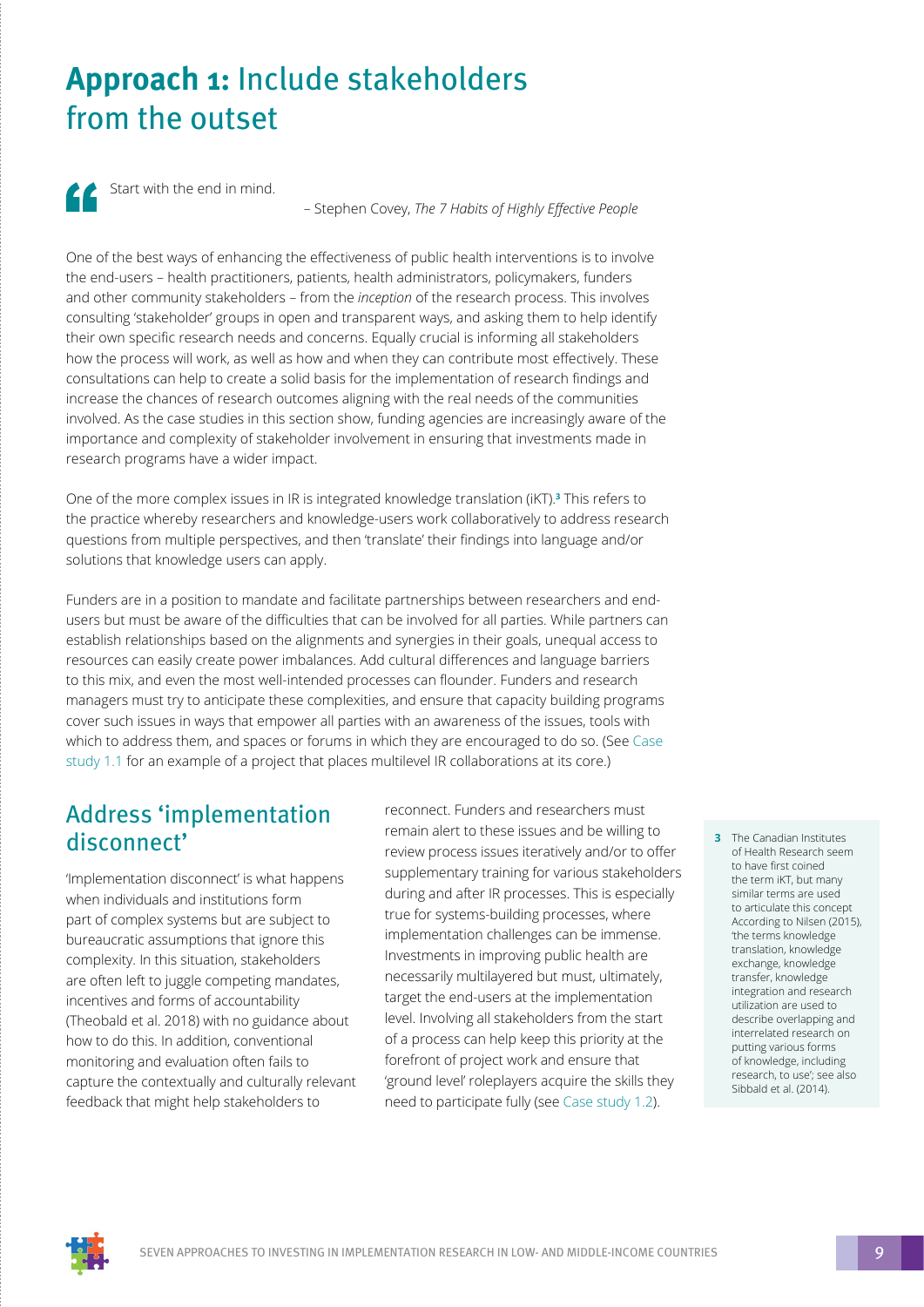### <span id="page-10-0"></span>Support platforms that link funders and researchers with practitioners and policymakers

Funding the formation and activities of new IR platforms will facilitate the wider study and documentation of perspectives of implementing partners, policymakers and other end-users of health research. This should, in turn, lead to research that is increasingly

comprehensive, relevant and actionable. A structured group exercise conducted at the 2016 conference of the Nigeria Implementation Science Alliance (NISA) is one example of how a national funder supported a study that included the perspectives of researchers as well as implementing partners, policymakers and other stakeholder groups. Funders would do well to fund IR in which this sort of engagement is envisaged from the earliest stages so as to improve research uptake at all levels (see, for example, [Case study 1.3\)](#page-12-0).

### **Case study 1.1** Working collaboratively to set research priorities

Acknowledging that priority-setting for investments in research is often determined without input from endpoint decision-makers, and that this results in a gap between 'evidence needed and evidence produced', the USAID-funded Health Evaluation and Applied Research Development (HEARD) Project adopted a consultative approach to IR.

This was 'rooted in an understanding that the use of evidence to improve health policies and programs requires the long-term active engagement of multiple actors representing an extensive array of skill sets and experiences.' HEARD's consultative process actively engages funders, researchers and academic institutions, health practitioners, policymakers and community advocates at global, regional, national and sub-national levels across Asia, Africa, Europe and North America.

By being included in technical advisory groups, working groups and study review groups, stakeholders remained engaged throughout the research process, allowing for feedback and continuous learning. This engagement helps shape and promote a dynamic IR agenda and the active uptake of research findings.

IR priorities are iteratively developed through a combination of approaches including literature reviews, rapid scoping, interviews, stakeholder meetings and surveys. By using multiple means to solicit and confirm priorities, HEARD has been able to generate robust IR agendas on a range of topics. And while it might not be possible to fund the full IR agenda immediately, the process helps to prioritize IR in ways that are relevant beyond specific funding opportunities and ensure that important issues are followed up in future.

Outcomes of this approach include:

- Increased relevance and uptake of studies.
- Larger in-country IR capacity.
- Increased involvement of decision-makers in requests for relevant and timely IR studies.
- Stronger platforms for generating responsiveness to in-country needs.
- Continuous and mutually beneficial learning that facilitates the use of innovative research methods.

HEARD employs a broad stakeholder engagement process, taking into consideration who will be using the evidence generated and who can continue driving an effort forward to create a path to sustainability.

**Source:** https://www.heardproject.org/

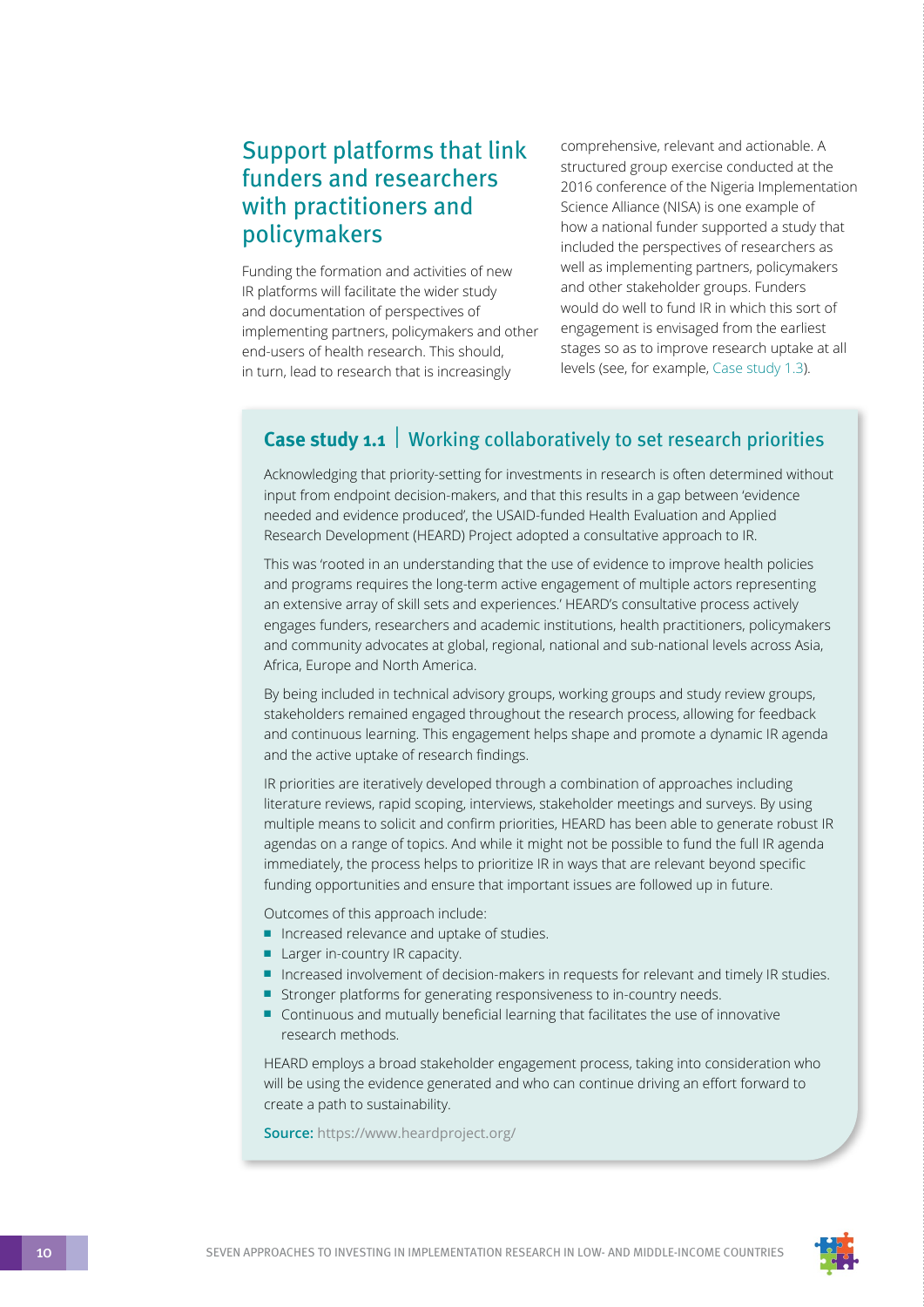### <span id="page-11-0"></span>**Case study 1.2** | Making multiple stakeholder involvement a central requirement for funding

In a 2015 call for grant applications, the Global Alliance for Chronic Diseases (GACD) and the NIH's National Heart, Lung, and Blood Institute (NHLBI) clearly stated that they wanted grantees to make IR a core aspect of all proposals. The term IR even formed part of the title of the call, which read: 'Late-stage implementation research addressing hypertension in low- and middle-income countries: Scaling up proven-effective interventions (UG3/UH3 clinical trial optional).'

The NIH's call for applications is quoted extensively below because it shows so clearly what funders expect from health research:

The NIH expects research supported by this funding opportunity announcement to be designed and planned *in collaboration* with in-country government agencies, NGOs, and health care institutions and organizations so as to: be *responsive to local needs*, interests, and capacities; *embrace cultural and health system factors*; and to *increase the likelihood of long-term sustainability*.

The NIH expects research supported by this funding opportunity announcement *to align with commitments or planned commitments … across health or other sectors (e.g., education, information technology)*.

As such, this funding opportunity announcement is intended to support applications that propose partnerships with representatives from:

- i) one or more LMIC research organizations;
- ii) one or more LMIC government agencies with a health-related function (e.g., Ministry of Health; Ministry of Social Welfare; Department of Health; Ministry of Public Health, etc.) and that has a policy-making, evaluation, or research role within the agency; and
- iii) one or more LMIC NGOs and/or health care institutions or systems that provide access to provider and service user viewpoints, so as to be responsive to local needs, interests, and capacities.

*Policymakers, intervention payers (excluding research funding agencies), local in-country researchers, implementers, and beneficiaries are expected to be involved at all stages of the interventions' selection, adaptation, and implementation design to identify the challenges to the delivery of the interventions in real world settings. Such partners will be integral to the success and sustainability of the programme and it is essential that they are engaged early and participate equitably and meaningfully in the design and conduct of the proposed research.* 

**Source:** <https://grants.nih.gov/grants/guide/rfa-files/RFA-HL-20-005.html> (emphasis added); see also [Case study 6.1](#page-25-0) for more on this call for funding.

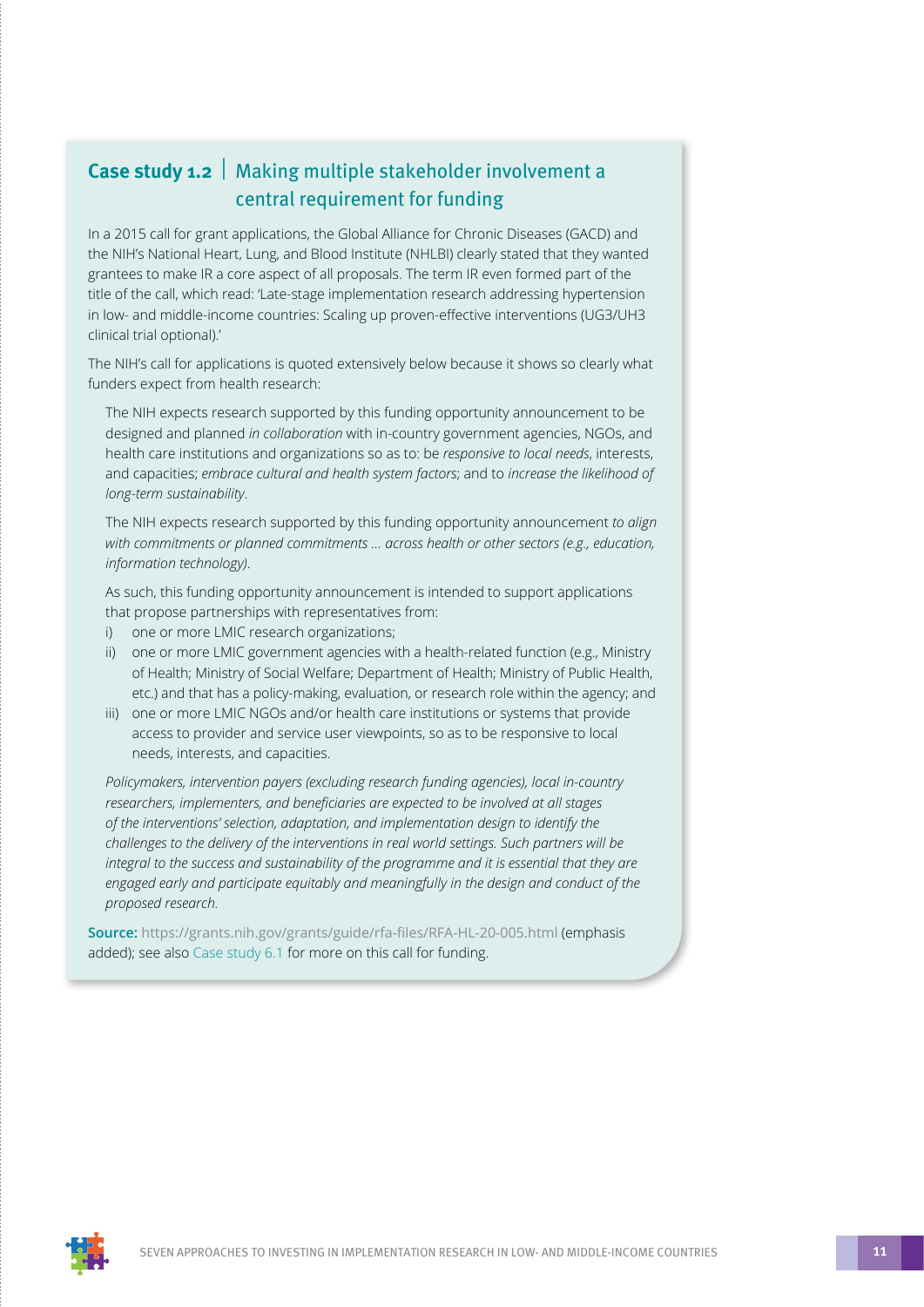#### <span id="page-12-0"></span>**Case study 1.3** Establishing a national-level alliance for IR

The Nigeria Implementation Science Alliance (NISA) was established in 2015. The alliance began as a collaboration between PEPFAR-supported implementing partners, universities and policymakers, who wanted to use IR to enhance the quality of health services (Sturke et al. 2014).

Nigerians who were part of this process were then inspired to build their own national program, and NISA has since developed into a robust partnership of 20 local organizations. Comprised of researchers, program implementers and policymakers, these organizations are committed to identifying, understanding, measuring and sharing IR undertaken in Nigeria.

NISA acknowledges that numerous approaches can be used to increase IR capacity and to bridge the gaps between evidence gathering, decision-making and implementation processes. The alliance members offer one another a space in which to discuss and reflect on cross-cutting IR issues. Through this, they attempt to enhance research-to-policy resonance, using a range of culturally appropriate methods and interventions to promote and improve public health.

In 2018, NISA funded a study that was conducted by implementing partners and policymakers in Nigeria to identify gaps in developing research capacity and to recommend strategies for addressing these gaps (Ezeanolue et al. 2018). The research study identified the following gaps: lack of funding; poor research focus in education; inadequate mentorship and training; inadequate research infrastructure; lack of collaboration between researchers; dissonance between research and policy agendas; lack of motivation for research and a lack of buy-in for research from institutional leaders.

By searching for effective ways of addressing these gaps, NISA has begun to enhance IR capacity in Nigeria at multiple points in the IR continuum, and is noteworthy for its inclusion of implementers, policymakers and other end-users in the search for solutions.

As part of this process, NISA organizes an annual IR conference in Nigeria. In the past, this has been attended by over 200 participants representing over 50 organizations. Executives from top health agencies attend and participate in panel discussions, and an average of 60 posters or oral presentations are presented. The event is expected to reach even more stakeholders in future.

**Sources:** See [https://www.fic.nih.gov/About/center-global-health-studies/Pages/pmtct](https://www.fic.nih.gov/About/center-global-health-studies/Pages/pmtct-prevent-mother-child-transmission-hiv.aspx)[prevent-mother-child-transmission-hiv.aspx](https://www.fic.nih.gov/About/center-global-health-studies/Pages/pmtct-prevent-mother-child-transmission-hiv.aspx). See also https://nisaresearch.org/

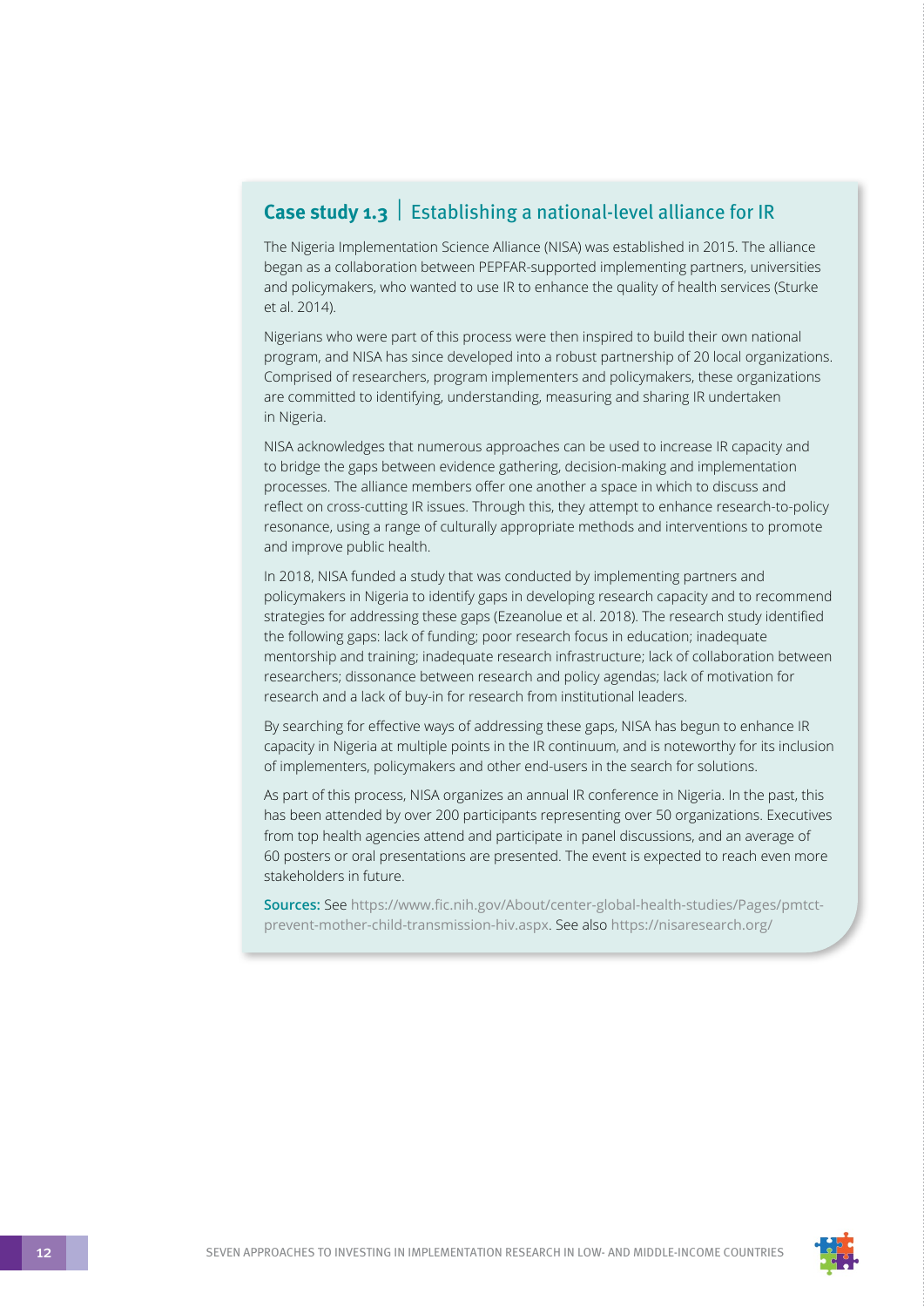# <span id="page-13-0"></span>Approach 2: Embrace the diversity of being involved in implementation research

It is not enough to know if a health intervention is effective; it is also necessary to understand why the intervention works, how, for whom and in which contexts. It is here where implementation science is an undeniable aid. – Valéry Ridde, 'Need for more and better implementation science'

Even the most experienced funders and research institutions can be unsure about how to move forward in this complex and fast-growing area of research. However, the path becomes clearer when organizations know and follow their mission. In general, IR requires longer-term studies (5 years or more). However, many funding agencies are constrained by their own (annual) budget allocations, and therefore prefer to finance shorter-term research programs (1 to 2 years). Hybrid entities, such as research councils, which channel income to IR from a range of different sources, are sometimes able to be more flexible about budgetary timelines, but even these are still accountable to their funders and thus bound by their reporting requirements.

### Be strategic in thinking and planning

Funders' IR investments tend to be guided by their organizations' strategic plans. In some cases, these already include an explicit mandate that directs programs to focus on IR (see [Case](#page-14-0)  [studies 2.1 and 2.2](#page-14-0)). In the absence of a clear mandate to fund IR, some organizations have taken a more ad hoc approach to this work and have produced impressive results (see [Case study 2.3](#page-15-0)). As long as this kind of ad hoc funding does not prevent the systematic uptake of IR, it can be a practical way for funders to gain experience with this kind of research,

and thereby help to formalize organizations' commitments to IR in the longer term.

Ideally, the importance of IR should be reflected in the long-term strategic thinking and planning done by funders and research organizations. However, it can take time for organizations to see IR as critical to their mission. In the meantime, funders and research organizations can look for opportunities to 'learn by doing' within the scope of their existing mandate, thereby gaining experience in investing in IR, honing their expertise and helping to inform the design of well-conceived and appropriate approaches to this important issue.

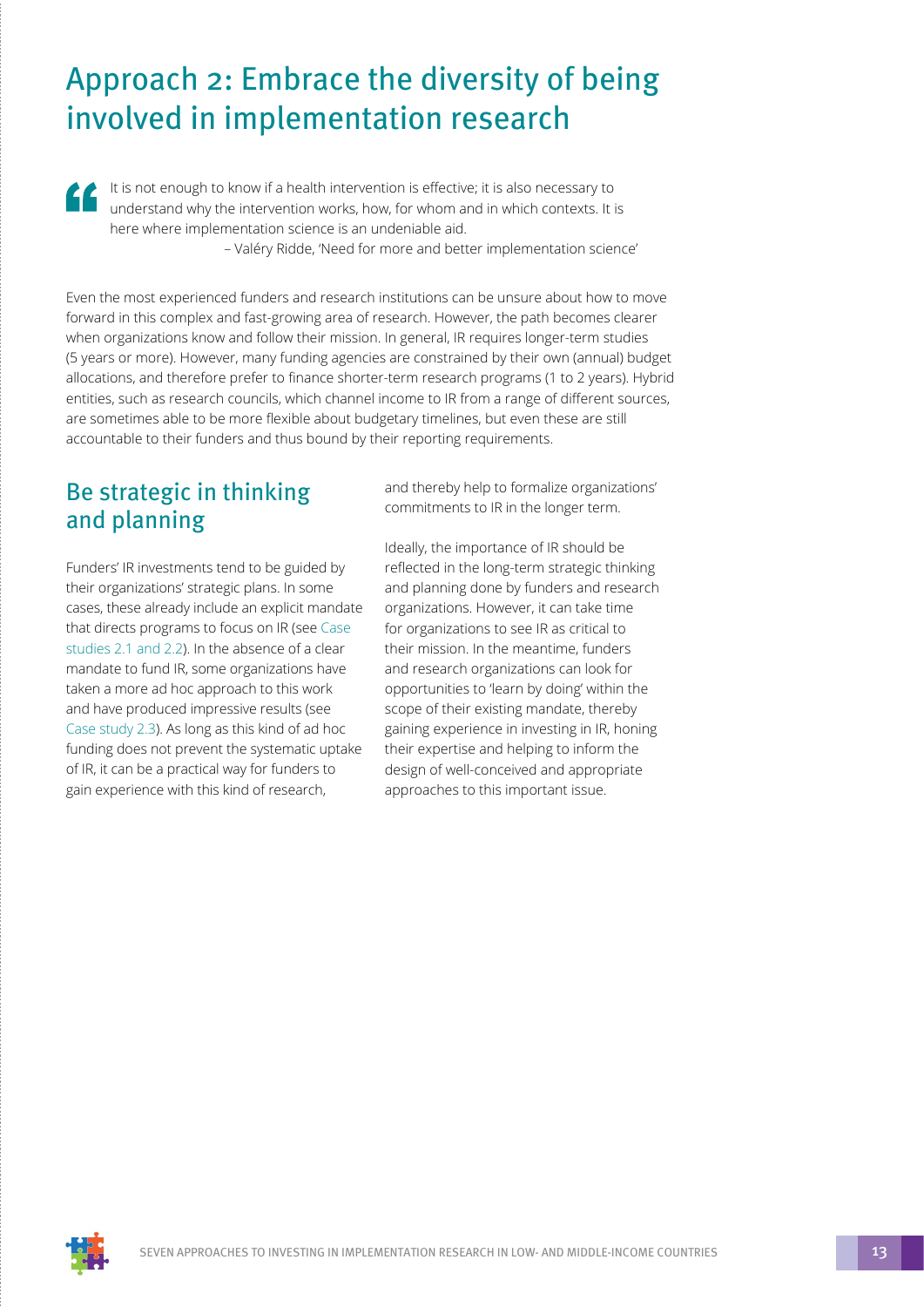### <span id="page-14-0"></span>**Case study 2.1** | Making IR part of organizational strategy

Fogarty International Center (FIC) is affiliated to the US's National Institutes of Health (NIH) and was established in 1968 to support global health and behavioral research, to build partnerships between health research institutions in the US and elsewhere, and to help train researchers to address global health needs.

From about 2010, IR was specifically highlighted in the FIC's organizational strategy. Goal 3 of its strategic plan states that the Center aims to 'support research and training in implementation science.' Within this, FIC's priorities are to 'expand investment in research and research training in implementation science across programs [and] catalyze interaction between researchers, policymakers and program implementers to promote uptake of evidence into global health policy and practice.'

Incorporating support for IR into its strategic goals has enabled the FIC to expand its investment in IR and IR training across many of its programs. It has also helped to catalyze interactions between researchers, policymakers and program implementers to enhance the uptake of evidence-based research in global health policy and practice. As of 2020, the FIC had trained approximately 166 researchers in IR (see [https://www.fic.nih.gov/About/](https://www.fic.nih.gov/About/Pages/Strategic-Plan.aspx) [Pages/Strategic-Plan.aspx](https://www.fic.nih.gov/About/Pages/Strategic-Plan.aspx)).

Once funders and research institutions have a mandate to conduct IR, they can use this to make a persuasive case for funding this work. This can range from ensuring that IR forms part of both the strategic planning and priority setting in broad programs and specific projects (such as understanding the barriers and motivating factors linked to the use of bed nets for malaria prevention for example).

#### **Case study 2.2** Dual-level mechanisms for IR priority setting

The WHO's Special Programme for Research and Training in Tropical Diseases (TDR) takes a two-tiered approach to prioritizing how it funds IR. First, TDR has a scientific and technical advisory committee that is responsible for developing its high-level strategy. This involves identifying and selecting the broad areas in which TDR should invest. These include efforts to help eliminate a deadly infectious disease or to improve implementation of disease control.

Second, TDR has several scientific working groups that think about specific priorities within the broad areas identified by the advisory committee. These working groups are tasked with developing actionable, strategic plans.

This dual approach has two clear advantages. First, it responds to institutions' missiondriven goals which usually involve identifying broad areas for investment. Second, it can help to ensure that program-specific potential for impact is built into budget allocations right from their inception and conceptualization. Both aim to ensure maximum impact within the available opportunities in the context of particular health issues, regions or countries.

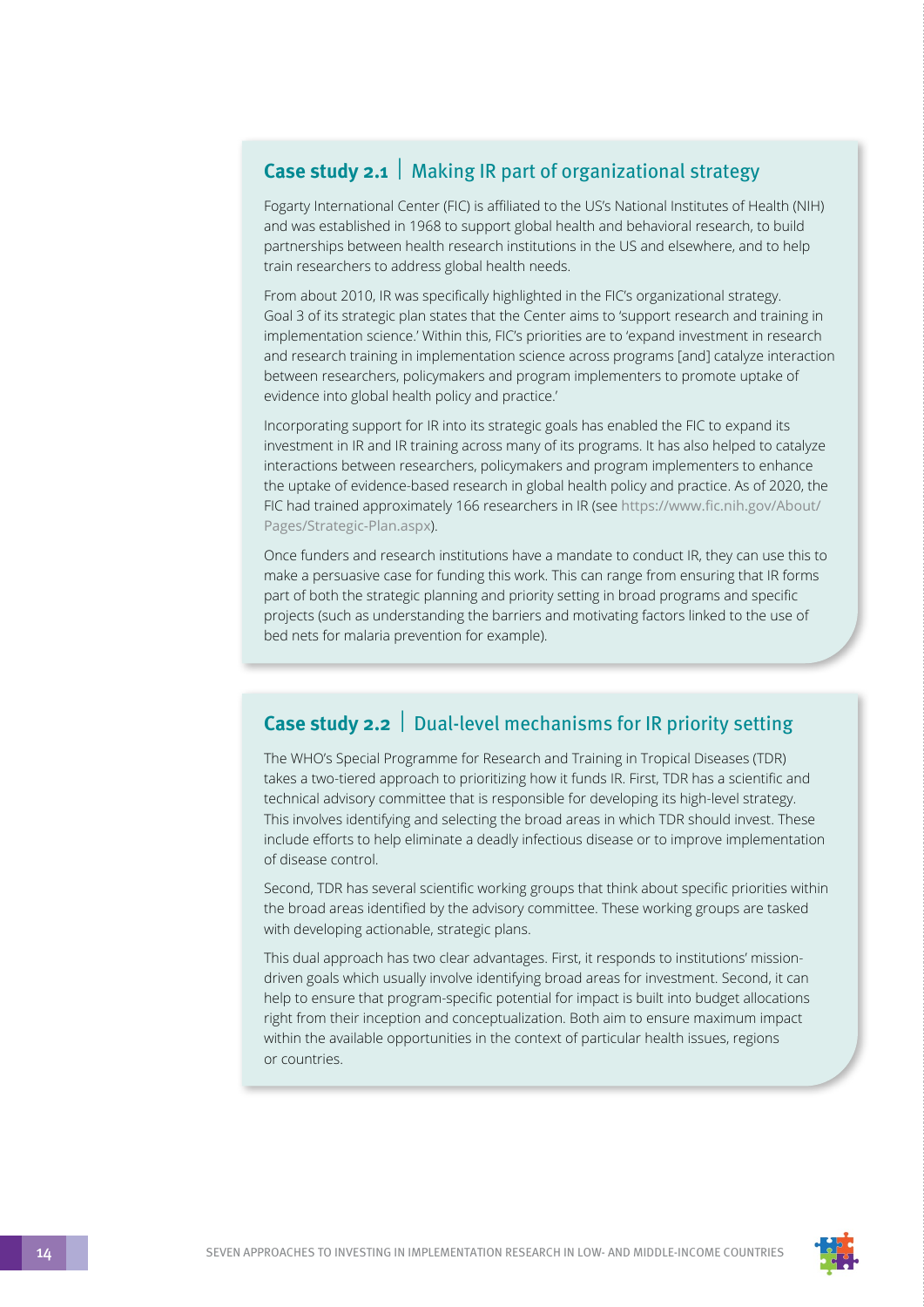### <span id="page-15-0"></span>**Case study 2.3** | Linking IR to existing or earlier clinical trials: opportunistic funding as a strategy

The UK's Department for International Development (DFID) does not have a stand-alone IR program. Instead, IR is embedded in several of its programs, and research consortia have become its main vehicle for funding IR. DFID has shown how fruitful it can be to fund IR through 'dynamic consortia' that bring together policymakers, government departments, academics and health practitioners. By supporting these consortia, DFID has helped to ensure that IR is integrated into research programs (including clinical trials) across a range of important themes, including family planning, mental health, the structural drivers of the HIV epidemic and improving health systems.

For example, a major barrier to the roll-out of antiretroviral therapies (ART) in low- and middle-income countries was the perception that all patients on treatment needed regular laboratory tests to maximize the effectiveness of the therapy and minimize potential side effects. This was a major obstacle, particularly in rural areas, because laboratory tests require trained personnel as well as substantial and costly infrastructure (laboratory equipment, electricity, reagents, etc.). Even if these were affordable and available, patients would have to walk miles to access treatment, and would benefit greatly if they could access decentralized, long-term care.

Accordingly, DFID funded the DART (Developing Antiretroviral Therapy) trial to find out if the delivery of ART could be safely, equitably and cost-effectively decentralized to lowerlevel health centers in Africa. The trial showed conclusively that it is indeed safe to deliver ART with clinical monitoring and without a lot of routine toxicity tests. DFID then went on to fund the Lablite Project to find out if it would be safe and effective to decentralize ART provision to primary-care level. The results showed that decentralization can be safe, effective and sustainably implemented.

Thus, by working with ministries of health and other national stakeholders in both the DART and Lablite studies, DFID was able to influence national policy, improve health outcomes and reduce costs. While DFID's IR approach can be seen as opportunistic, they have used it to successfully bridge what has been called 'the valley of death' into which useful results from clinical trials can sometimes fall, thus failing to make any significant impact.

Working within (or using the results of prior) clinical trials, can be a viable option for funding, supporting and implementing IR.

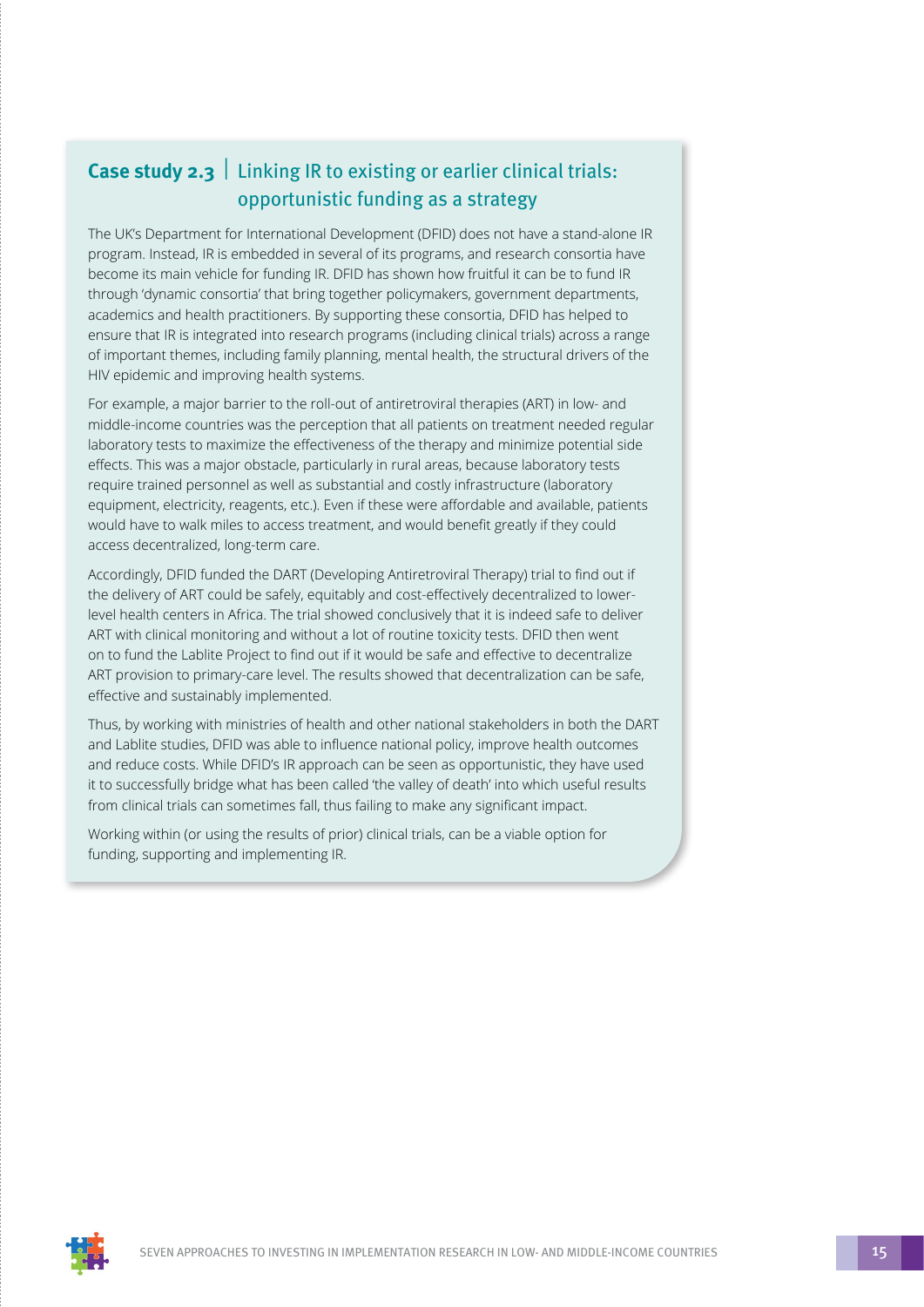### <span id="page-16-0"></span>Approach 3: Expect and enable implementation research to evolve

Beyond the interdisciplinary, boundary-spanning approaches, which are necessary in global health, the recourse to mixed methods and to multiple case studies, if longitudinally possible, would be a major benefit for implementation science. – Valéry Ridde, 'Need for more and better implementation science'

It is vital that funders and research institutions remain alert and responsive to the challenges and opportunities that IR offers as it evolves. New definitions are continually being put to the IR community. Methodological innovations are creating new ways of conducting and including IR within other research processes. Innovative theoretical approaches are extending existing frameworks and models. While the development of such methodologies can require significant amounts of time and resources, innovative IR methodologies, built through multi-disciplinary and multisectoral collaborations, have the potential to vastly improve health outcomes in LMICs.

### Clarify terminology and definitions

IR's great potential for improving health and health care must motivate funders to overcome its baffling diversity of meanings and processes. As noted in the introduction, IR's many definitions have created a degree of confusion. However, this definitional variability represents an opportunity for funders and research organizations to include distinctive details of their organization's mission into the definitions they use or adopt. Various terms are used to describe the activities encompassed by IR. These include 'diffusion research', 'knowledge translation', 'dissemination and adoption', as well as 'delivery science'. While each of these can be useful in reflecting varying levels of emphasis on different aspects of IR, inconsistency in the use of such terms can also contribute to mystification and misunderstanding. Ultimately, the most useful definitions will emerge as research partners describe how they use IR to produce better quality research and to develop deeper understandings of what enhances the appropriate implementation of evidence-based findings (Ridde 2016).

### Assess methods and frameworks for relevance

Numerous methodologies, data sources and evaluation techniques are used in IR, an inventory of which is beyond the scope of this document. However, organizations that are funding or conducting IR must to be able to assess whether the methods chosen are appropriate to the research question (see Brownson et al. 2018).

IR frameworks are being developed to provide ways of better understanding and explaining how and why implementation succeeds or fails, and how to organize research so that it tilts towards success. Frameworks establish a structure and rationale for IR-related activities, and they help to rank activities in terms of relevance and importance. See for example, the Consolidated Framework for Implementation Research proposed by Damschroder et al. (2009), which suggests new and sophisticated ways of adapting IR to specific contexts.

In this lively and vibrant arena, funders and researchers have a lot of scope for innovation.

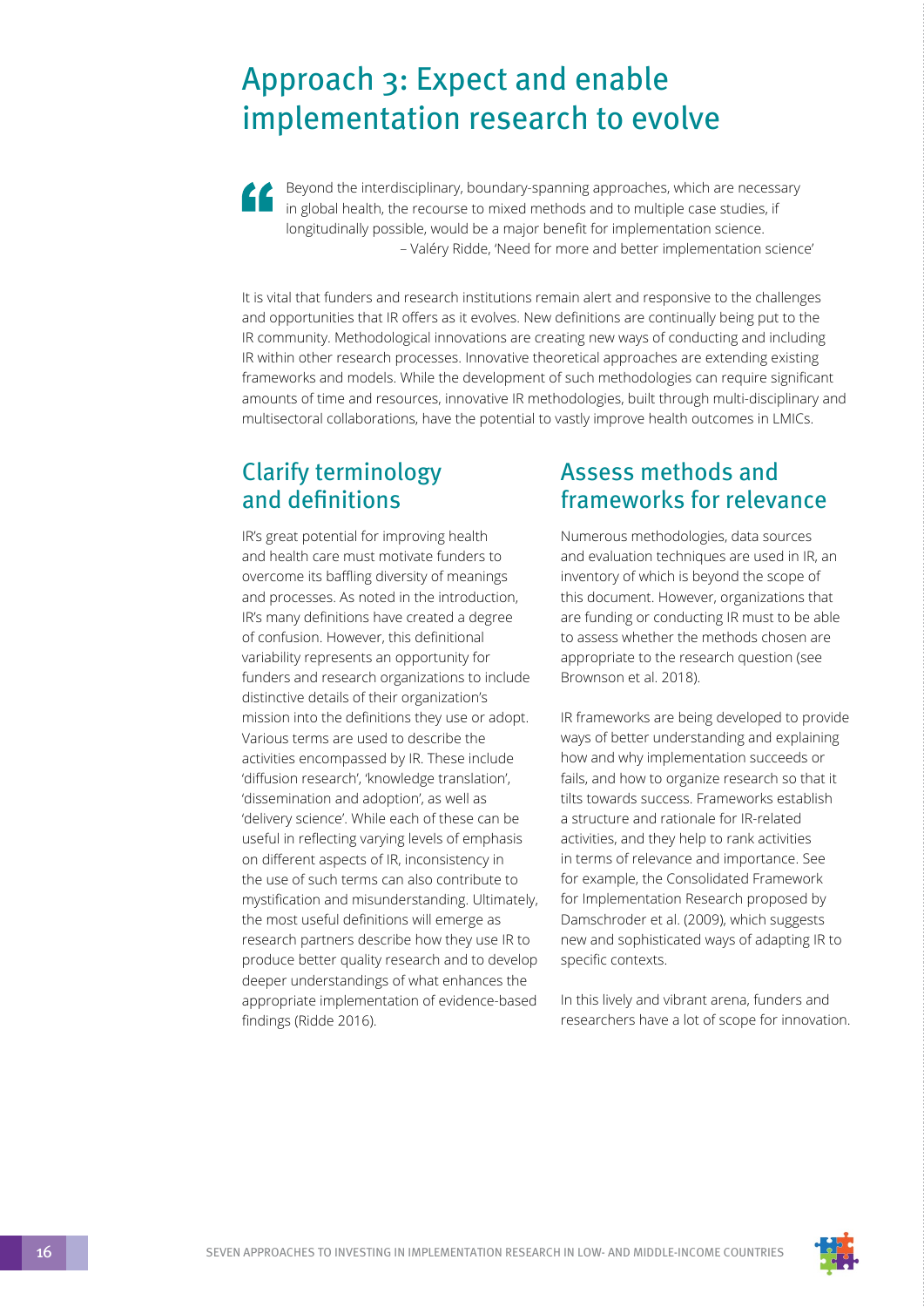<span id="page-17-0"></span>IR can be used to investigate barriers and opportunities for the implementation of proven interventions. Similarly, efforts to develop new theories, frameworks and models that are responsive to a range of different implementation contexts also require funding and scholarly attention.

New methodologies – such as the three types of hybrid clinical trials proposed by Curran et al. (2012) – and the urgent need to compress research timeframes, are relevant to health researchers globally. However, the development of methods and frameworks relevant to LMICs is particularly important. In 2018, Kemp et al. published the results

of their systematic review of IR methods applied to investigating integrated HIV and non-communicable disease programs in sub-Saharan Africa. They found that only one study used a theoretical framework. This suggests that the use of methodological frameworks is not routine in IR studies conducted in LMICs, which could put researchers from LMICs at a disadvantage when they apply for funding. In addition, many current IR frameworks were developed in high-income contexts, and therefore require critical assessment and adjustment before being deployed in LMICs. Case study 3.1 shows how the US's NIH uses funding announcements to support the development of new methods and frameworks.

### **Case study 3.1** Trans-NIH call for innovative IR methods and frameworks

As an illustration of how rapidly the field of IR is gaining acceptance, and how collaboratively it can operate, it is interesting to note that, in 2002, the NIH's National Institute of Mental Health issued its first call for IR (PA-02-131). By 2019, 20 NIH institutes, centers and offices were part of a trans-NIH funding announcement for 'Implementation and Dissemination Research in Health'. The 2019 announcement, like all those before it, called for studies to advance IR methods, measures and the dissemination of research. Researchers were asked to respond with proposals outlining how they would:

- Study new theories, models, and frameworks for dissemination and implementation processes.
- Develop valid and reliable means to measure relevant dissemination and implementation outcomes and processes.
- Develop study designs, research methods and analytic approaches for studying dissemination and implementation.
- Develop and strengthen tools and techniques for conducting rapid yet rigorous qualitative data collection and analysis.
- Develop rigorous approaches to comparisons of qualitative data across implementation contexts appropriate for accelerated implementation timelines.

**Source:** [Dissemination and Implementation Research in Health \(R01 Clinical Trial Optional\)](file:///Volumes/Jenny%20Work%20Folder%202/Work%20Folder%202/World%20Health%20Organisation/../../Edit 01 back from Garry/Dissemination and Implementation Research in Health (R01 Clinical Trial Optional) FOA No. PAR-19-274)  [FOA No. PAR-19-274](file:///Volumes/Jenny%20Work%20Folder%202/Work%20Folder%202/World%20Health%20Organisation/../../Edit 01 back from Garry/Dissemination and Implementation Research in Health (R01 Clinical Trial Optional) FOA No. PAR-19-274) (available online at https://grants.nih.gov/grants/oer.htm).

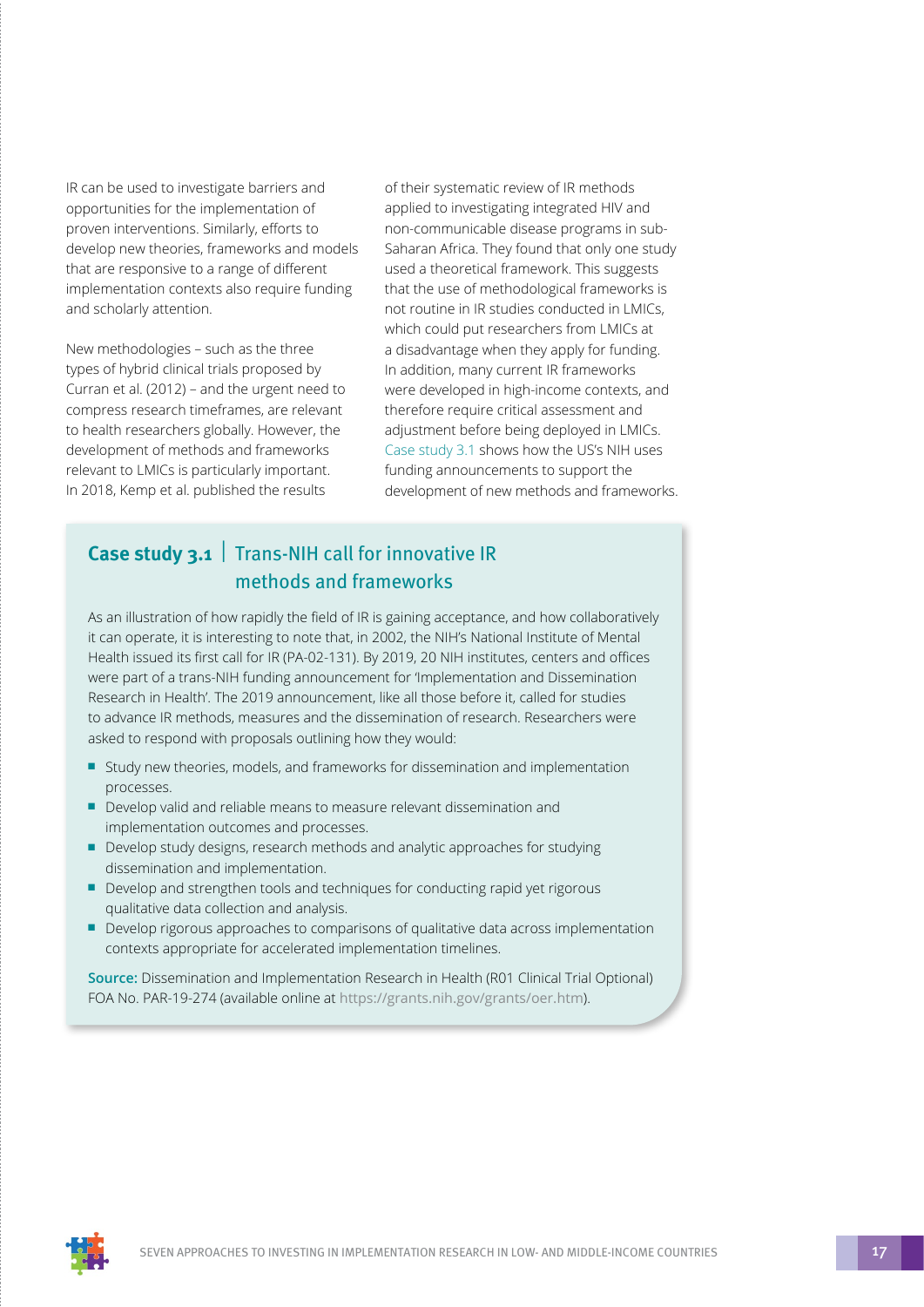### <span id="page-18-0"></span>Approach 4: International partnerships are important: join one or form one



If you want to go fast, go alone. If you want to go far, go together.

– African proverb

Collaboration around IR happens at many levels; alliances exist between funders, researchers, policymakers and others. Here we focus on alliances between funders, but many of the points made are applicable to research institutions and other organizations involved in IR.

Different approaches to partnering exist (as shown in the case studies that follow), and various kinds of creative platforms are helping the field move forward. Funders generally work together because they share strategic goals, such as to improve the quality of health care in resourceconstrained countries. By pooling their talents and resources, funders increase the likelihood that proven clinical interventions will make an impact beyond discovery research, and create sustainable improvements in the health of populations.

Table 1 shows some of the forms that funder partnerships typically take, and [Case studies 4.1, 4.2](#page-19-0) and [4.3](#page-20-0) further unpack the differences between the partnership types.

### Share the load and multiply impact

International funder partnerships can also act as vehicles that agencies use to work around particular challenges. For example, currency fluctuations and unsynchronized funding cycles can be overcome if partnering agencies allocate funds to one entity and support them in running the program. TDR and EDCTP have tested this option and found it works well. GACD takes a different approach, encouraging each member agency to invest in parallel in areas of mutual interest. Both options offer funders the potential of making more impact for their investment.

#### **Table 1:** Types of funder partnerships

| <b>Partnership type</b>                                                  | <b>EDCTP</b> | <b>ESSENCE</b> | <b>GACD</b> | TDR |
|--------------------------------------------------------------------------|--------------|----------------|-------------|-----|
| Multiple funders fund different<br>aspects of a single program           | Χ            |                |             |     |
| Funders pool their contributions to<br>create a single combined fund     | X            |                |             |     |
| Each funder funds separate projects<br>but they coordinate their efforts | Χ            |                |             |     |
| Information exchange                                                     |              |                |             |     |

Notes: EDCTP = European & Developing Countries Clinical Trials Partnership; ESSENCE = WHO Programme on Enhancing Support for Strengthening the Effectiveness of National Capacity Efforts; GACD = Global Alliance for Chronic Diseases; TDR = WHO Special Programme for Research and Training in Tropical Diseases.

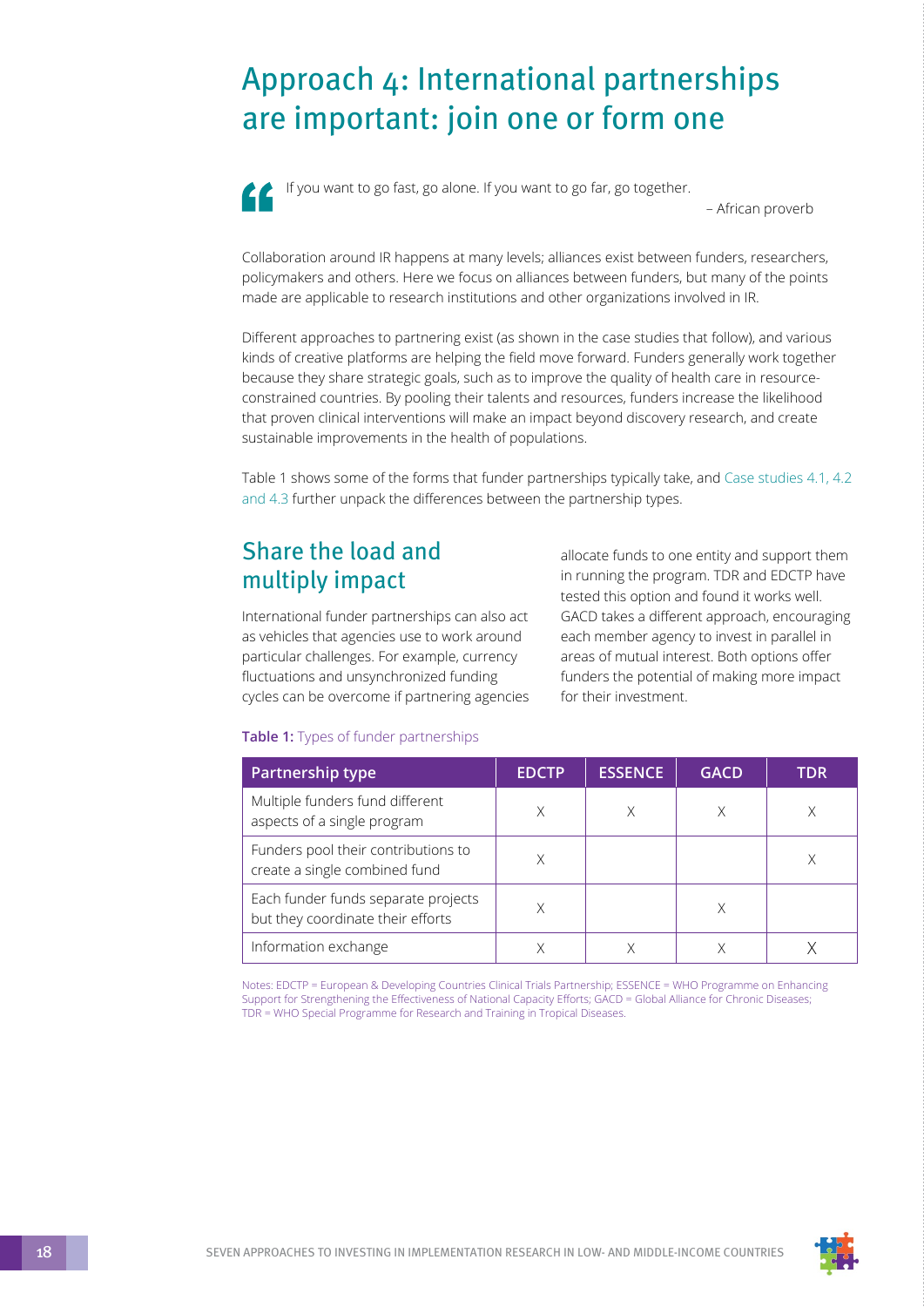### <span id="page-19-0"></span>**Case study 4.1** Building a global partnership around a shared focus

The Global Alliance for Chronic Diseases (GACD) includes the world's biggest funders of public health research. Together, the members account for 80% of funding spent on public health research worldwide. Its member agencies coordinate and support joint research programs on the prevention and treatment of lifestyle-related and chronic illnesses. These non-communicable diseases (NCDs), such as cardiovascular disease, diabetes, certain cancers, lung disease and mental illnesses account for an average of 60% of deaths globally and 80% of deaths in LMICs. Nearly 80% of NCD deaths occur in LMICs and NCDs are the most frequent causes of death in most countries except in Africa. Even in African nations, NCDs are rising rapidly and are projected to exceed communicable, maternal, perinatal and nutritional diseases as the most common causes of death by 2030 (WHO 2011).

GACD focuses on supporting multi-country IR that targets the needs of LMICs and vulnerable populations in high-income countries. An important part of this is the building of IR capacity and capability.

#### **Case study 4.2** Strengthening health research capacity

ESSENCE on Health Research is an initiative that allows donors/funders to identify synergies, establish coherence and increase the value of resources and action for health research capacity building in low- and middle-income countries. Recognizing that fragmentation and lack of coordination is not only wasteful but counter-productive, members and partners of the ESSENCE on Health Research Initiative harmonize and align health research goals and funding to promote better strategic cooperation between partners, particularly among bilateral development agencies and research funding organizations.

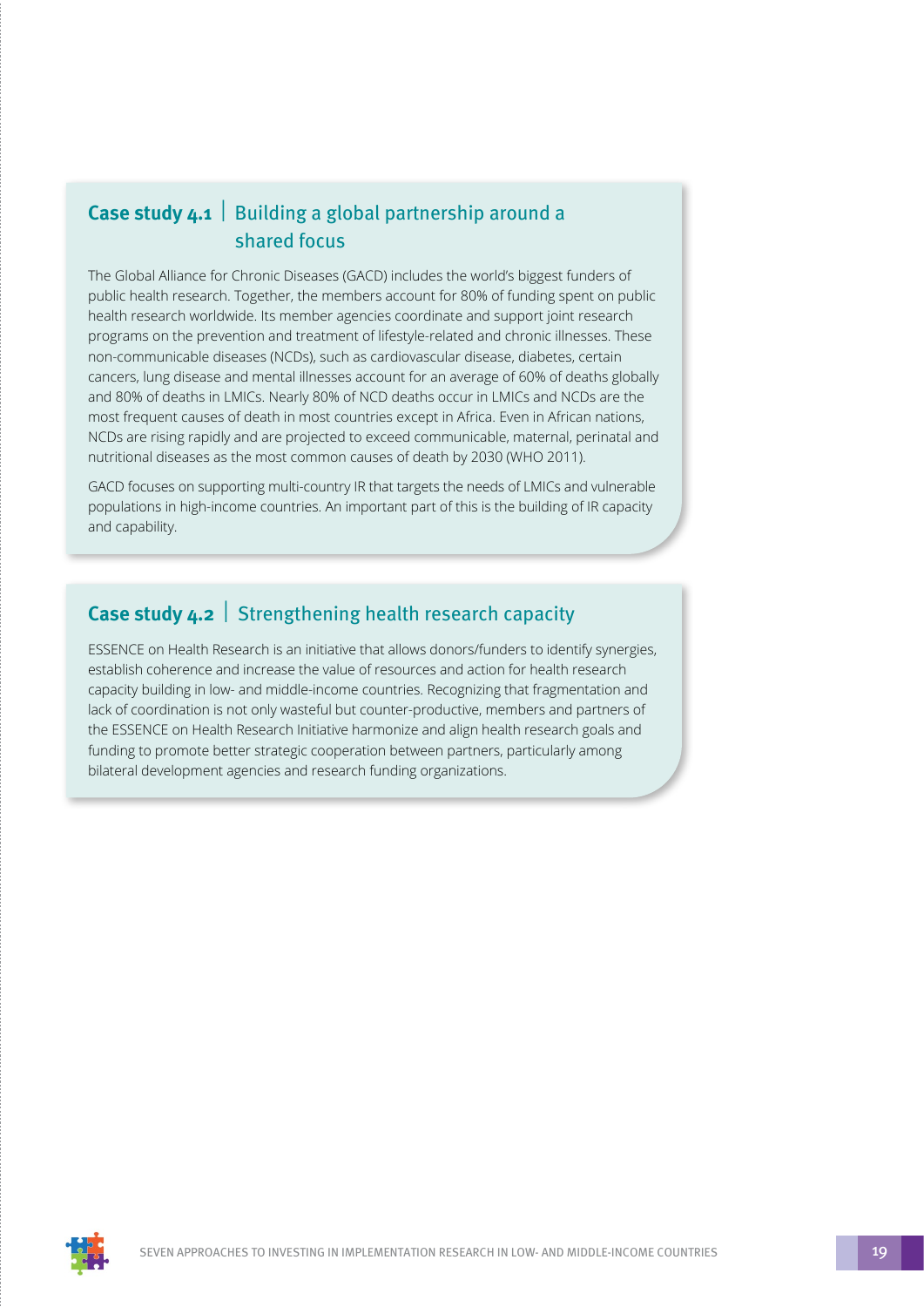#### <span id="page-20-0"></span>**Case study 4.3** Creating win–win initiatives that mean more funds for more projects

In 2017, the European & Developing Countries Clinical Trials Partnership (EDCTP), with support from the German Federal Ministry of Education and Research, the UK's Medical Research Council and the Swedish International Development Cooperation Agency, launched a joint initiative to support IR with the WHO's Special Programme for Research and Training in Tropical Diseases (TDR). The initiative was managed by the WHO's African Regional Office, which has been key in bringing IR to the forefront in Africa.

Based on the funders' mutual interest in strengthening health-research capacity in LMICs, the initiative was specifically motivated by the funders' desire to raise the calibre of IR. Their ultimate aim is to ensure that better-quality and more cost-efficient healthcare solutions are delivered to people in resource-constrained settings.

The program strengthened capacity for IR through enhancing collaboration between researchers focusing on national disease programs. Diseases covered included malaria, tuberculosis, diarrhoeal diseases, lower respiratory tract infections, yellow fever and several neglected tropical diseases.

The initiative designed a unique way of funding IR: while individual awards were relatively small in monetary value, the likelihood of impact in resource limited settings is high as these small grants facilitated collaborations between local researchers and health professionals in national disease programs.

For a single funder to manage a small-grants scheme like this would have been too resource intensive. But by pooling resources from several funders and developing a common research agenda, administrative costs were reduced and a relatively larger number of IR projects could be funded.

International funding agencies are in a unique position to coordinate national funding, and avoid duplication. For example, calls for proposals on similar research areas can be launched in parallel without creating confusion about different funding rules, and improving the strategic and scientific alignment between different funders.

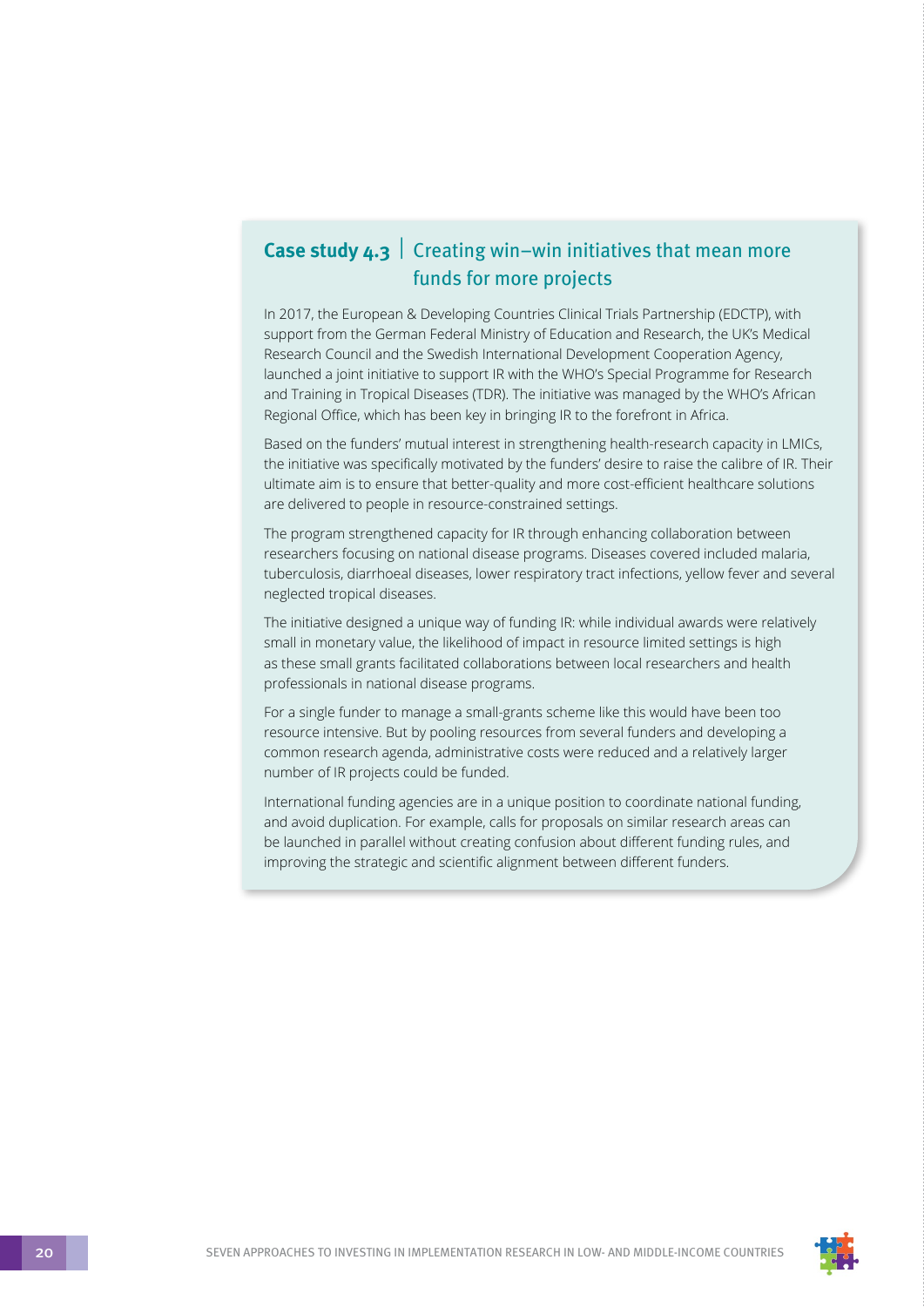### <span id="page-21-0"></span>Approach 5: Integrate training, mentoring and fellowships into implementation research programs

We need to train a generation of researchers who can effectively bridge the implementation gap. This will require new curricula and interdisciplinary, systemsoriented approaches. Because some features of implementation are context-specific, it also calls for strengthening of research institutions in low-income countries. – Temina Madon et al., 'Implementation science'

New ways of building capacity in IR are urgently needed. As a relatively young field, IR has few bona fide experts and, consequently, relatively few mentors who can support students and earlycareer scientists. Similarly, not all funders have sufficient in-house capacity to run IR programs or evaluate the IR components of grant applications. In LMICs, too, the shortages of researchers with IR experience, and of institutions with the expertise to develop and run IR training programs, is serious (Yapa and Bärnighausen 2018). This is a field in which the value of cross-disciplinary and multi-disciplinary teams can help to expand the pool of knowledge, skills and resources that IR programs can draw on.

### Enhance funder skills

Capacity building linked to IR needs to be built into all stages of grant-application evaluation and management. This can include the establishment of in-house procedures that help to equip program directors, grants managers and other staff with the necessary knowledge and skills to review IR proposals and to manage portfolios that include IR grants and programs.

### Build researcher expertise

Researchers and research offices within universities and other institutions also require training. Several funders have come forward to provide this. We strongly recommend that IR funders should nurture and sustain researchers' commitment to learning through the grants they award. See [Case study 5.1](#page-22-0) for one example of a funder initiative, and see [Appendix 2](#page-30-0) for a list of organizations that run IR training and for links to some of the courses available.

### Inspire health practitioners and policymakers

As noted in Approach 1, funders and research institutions must engage with health practitioners and policymakers before, during and after IR is conducted. At each stage, efforts must be made to improve the abilities of all stakeholders to understand and use the knowledge generated by IR. At a national level, funders can invest in partnerships that create training opportunities and mentorships, particularly the latter, which are sorely lacking in LMICs. These national partnerships provide the benefits of identifying IR activities within a single country and creating a forum for national stakeholders to come together and share information. In addition, national partnerships that receive support from external funders make it easier for funders to recognize and offer support where quality work is being done (see [Case study 5.2\)](#page-23-0).

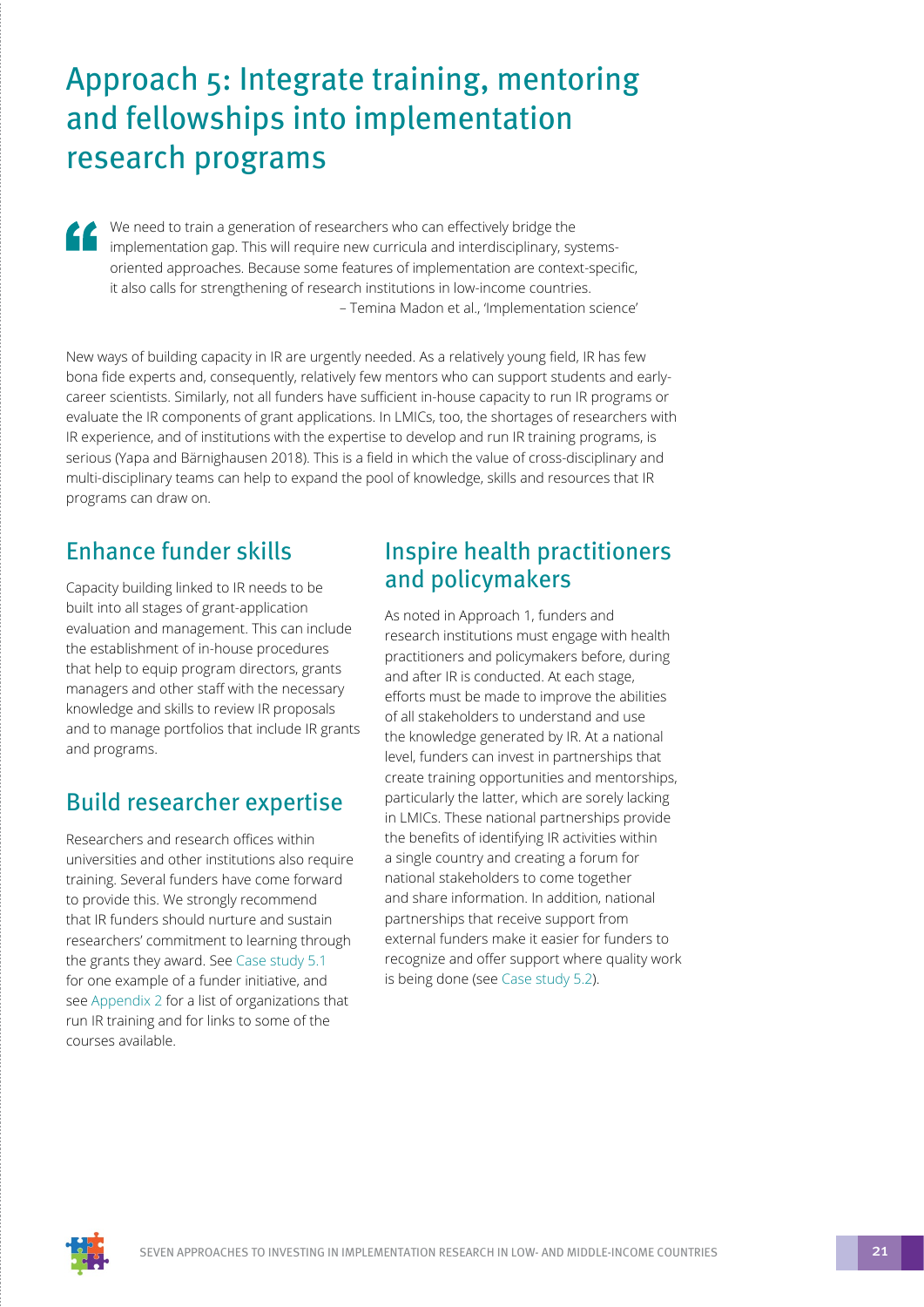### <span id="page-22-0"></span>Lead ethically

The growing field of IR is an important source for generating new insights into research ethics. To do this effectively, funders and research institutions must first adopt their own sets of ethical considerations linked to IR, and support efforts to build capacity around the ethics of IR.**<sup>4</sup>** Areas to emphasize and develop include:

- Clarifying existing ethical frameworks in medical ethics, research ethics, public health ethics and bioethics as a whole.
- Differentiating between medical ethics and public health ethics.
- Describing the key ethical considerations in public health ethics as a background to extending the ethics of health systems and IR.
- Applying the ethical principles of health systems research and IR to practical situations within health systems.

#### **Case study 5.1** Training researchers to write successful IR grant proposals

In an attempt to increase the skills and capacities of researchers in the Middle East and North Africa, the NIH's National Cancer Institute, the National Academies of Sciences, Engineering and Medicine and USAID designed a training course on how to submit competitive proposals for IR funding.

In 2016, a targeted cohort of early- to mid-career researchers from these regions were chosen to participate in a webinar-based course that lasted for 4 months and culminated in a 3-day workshop held in Cairo, Egypt. The workshop was co-facilitated and co-hosted by the WHO's Eastern Mediterranean Regional Office. The training aimed to introduce the field of IR to participants and to offer them guidance on developing clear and comprehensive IR proposals.

**4** To assist research ethics committees to develop the expertise necessary to review IR protocols, the WHO's Special Program for Research and Training in Tropical Diseases (TDR) and its Global Health Ethics team developed a 6-module training course on the important ethical considerations involved in IR. The course manual is titled, *[Ethics in](https://apps.who.int/iris/bitstream/handle/10665/325608/9789241515375-eng.pdf)  [Implementation Research:](https://apps.who.int/iris/bitstream/handle/10665/325608/9789241515375-eng.pdf)  [Facilitator's Guide](https://apps.who.int/iris/bitstream/handle/10665/325608/9789241515375-eng.pdf)* and is available online.

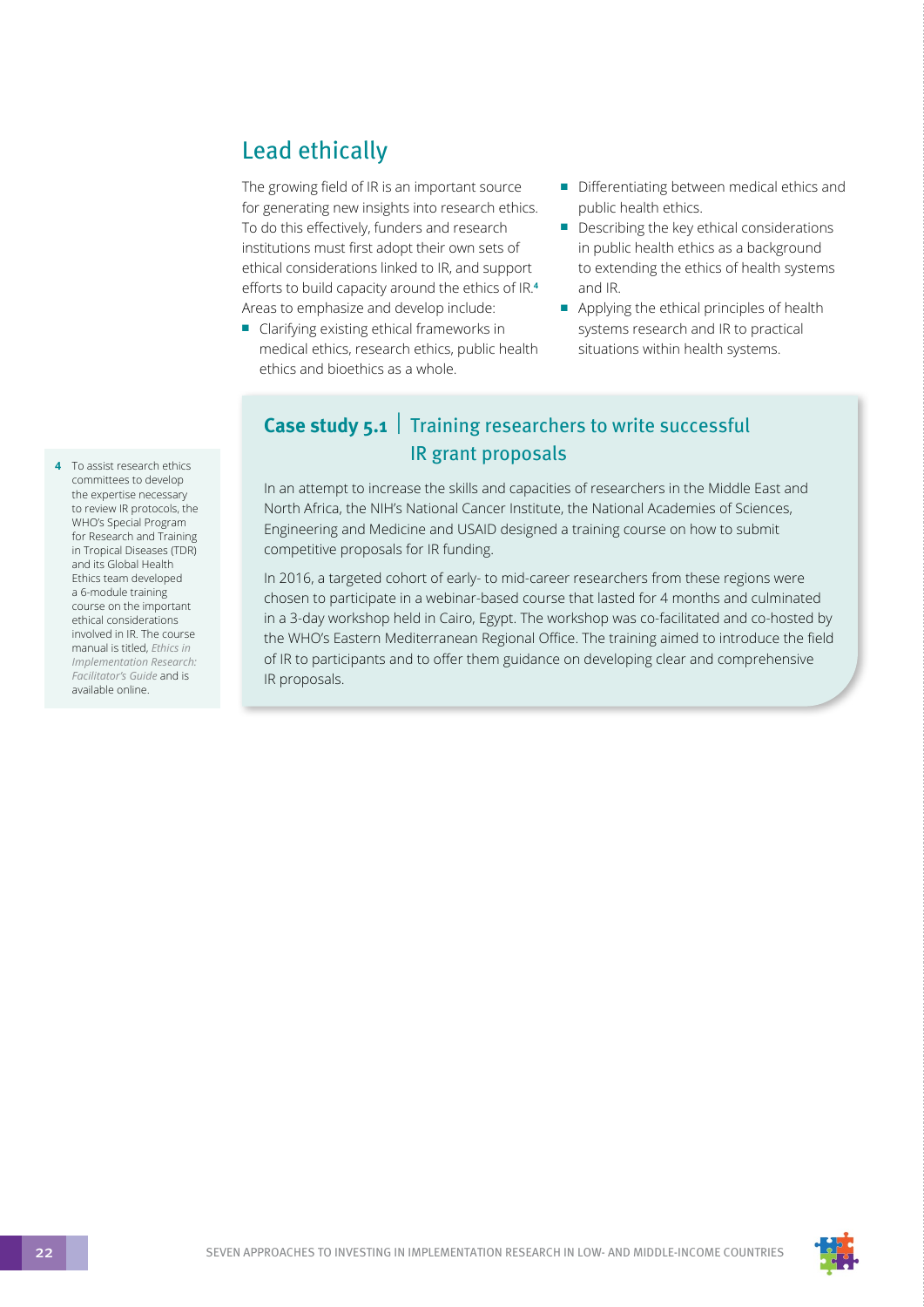### <span id="page-23-0"></span>**Case study 5.2** Sharing experiences cross-regionally to expand research capacities

From 2017 to 2020, the International Development Research Centre (IDRC) dedicated resources to better understanding adolescent sexual and reproductive health as well as health information systems in the Middle East and West Africa. Initial calls for IR proposals from the region was followed by a rigorous selection process.

However, it was noted that the proposals lacked conceptual consistency and clarity, and that this could potentially undermine the potential for cross-project learning. This could, in turn, potentially reduce the projects' contributions to the field of IR, both in the region and more generally.

To address this, IDRC asked an external technical service provider to design a module on IR that was introduced at an inception workshop held for the projects. Subsequently, the technical service provider and IDRC staff made themselves available to guide research practice throughout the projects' implementation.

Learnings derived from this have also been integrated into a new cohort of projects in West Africa that will research the interface between sexual and reproductive health and sexual and gender-based violence.

In addition, by providing bilingual support throughout the lifetime of the program, the IDRC is hoping to enable both English- and French-speaking IR teams to develop shared conceptual understandings and terminology related to IR in this field.

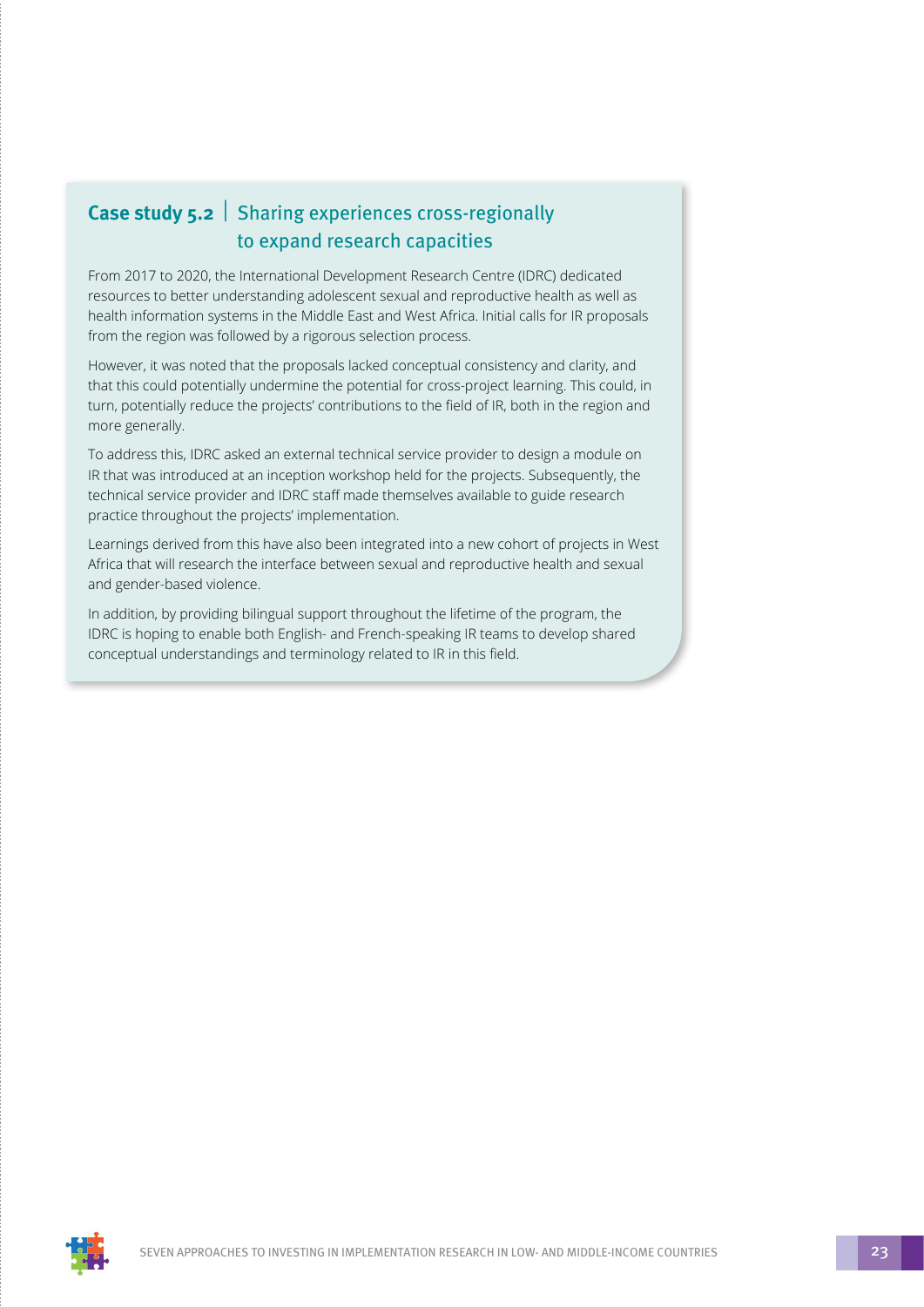# <span id="page-24-0"></span>Approach 6: Create and communicate clear funding criteria

Language, that most human invention, can enable what in principle should not be possible. It can allow all of us, even the congenitally blind, to see with another person's eyes.

– Oliver Sacks, *The Mind's Eye*

It is essential that funders clearly communicate the specifications and criteria they use to score, evaluate and assess proposals or applications for IR projects. This is crucial because, as noted, so many definitions, methods and frameworks are in use. Not only do these vary from one funder to another, but many grant applicants have limited training or experience of writing strong funding proposals. This is partly related to the fact that IR is such a new area of research. However, in LMICs, country- and region-specific resource constraints also play a major role. Thus, few applicants have opportunities to obtain formal training or mentorship in proposal writing.

In addition, when researchers in LMICs join cross-regional or global research consortia, their lack of confidence and resources often creates a power dynamic that prevents them from taking a primary role in communicating with funders. It is incumbent on funders and research organizations globally help redress this imbalance. One way to do so is to encourage and enable researchers in LMICs to participate as equal partners in proposal design and specification, while clearly specifying what a robust, responsive grant proposal must include.

### The key ingredients of successful IR proposals

Proctor et al. (2012) list ten key elements of comprehensive IR proposals that can be adapted to fit specific programs. What is crucial is that funding announcements clearly convey the specific review criteria that will be used and how these will be weighted. It might help funders to think of writing funding announcements using the kinds of concepts and terminology that they would like to find in the funding proposals that they receive. That is, funders should clearly state what they are looking for in terms that applicants can easily understand and respond to when writing proposals (see [Case study 6.1](#page-25-0)).

Funders and research organizations can support and develop workshops, certificate or degree programs and other forms of training to help teach early- and mid-career researchers how to write grant proposals that are tailored to program specifications (for information on funder-sponsored training, see [Appendix 2\)](#page-30-0).

### Consider developing and sharing proposal evaluation tools

Clear criteria also help funders to evaluate proposals. While every funder should consider how flexible they can be in evaluating IR proposals, some tools are available for standardizing the evaluation process by using a quantitative scoring rubric. One such tool was developed and tested by Crable et al. (2018). Funders that prefer not to standardize proposal evaluations in this way will nevertheless find that communicating clear criteria or specifications in calls for grant proposals tends to yield more robust and relevant proposals.

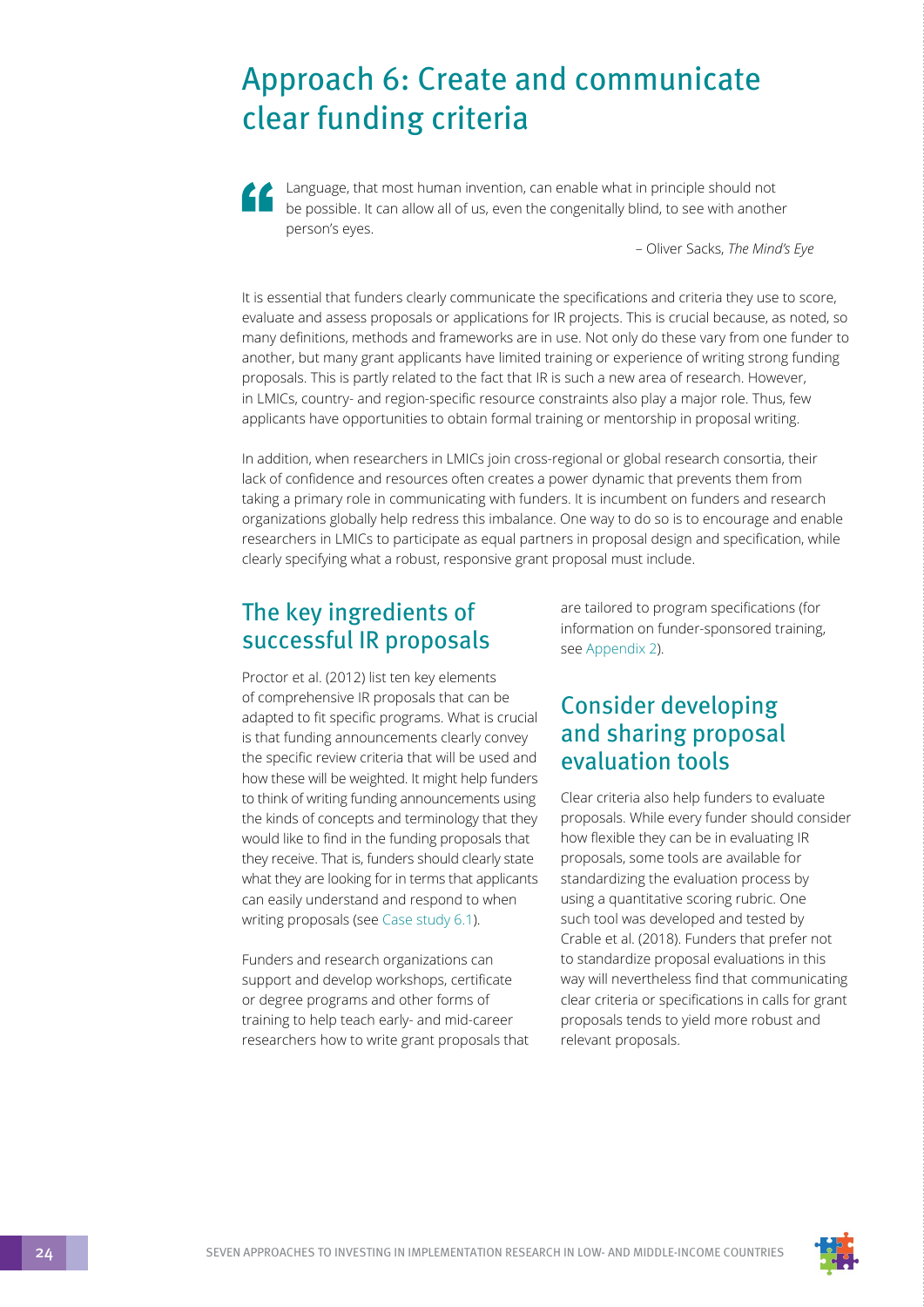#### <span id="page-25-0"></span>**Case study 6.1** Providing clear criteria in a call for grant proposals

In the 2015 call for grant applications mentioned in [Case study 1.1](#page-10-0), the Global Alliance for Chronic Diseases (GACD) and the NIH's National Heart, Lung, and Blood Institute (NHLBI), clearly stated that they wanted grantees to make IR a core aspect of all proposals. Extracts from the call for applications below show how the funders specified the IR-related criteria that they planned to use when evaluating applications. The criteria aligned with both the NIH's evolving IR goals and the overarching goals that GACD had defined for the program.

The NIH expects that applications will propose an implementation research study focused on an aspect of delivering, scaling up, or sustaining proven-effective, evidence-based interventions at the population level for prevention and management of hypertension.

Applications *are expected to build on evidence-based interventions (including evidence of cost-effectiveness and affordability) for the respective population groups under defined contextual circumstances* and to replicate and scale-up comprehensive interventions. Interventions can focus at the individual, community and/or system level and may combine interventions from different levels. They may target strategies for the sustainable scale up of proven-effective interventions for the prevention, treatment, and control of hypertension.

Applications are expected to *provide strong evidential support that the selected interventions are equitable, safe, effective, and efficient, and include assessments of accessibility,* reach, and affordability as an integral part of the proposed research.

This funding opportunity announcement is intended to support applications that propose to:

- 1) employ validated theoretical or conceptual implementation research frameworks…;
- 2) include implementation research study designs (e.g., experimental, quasiexperimental, observational, modeling, cluster randomization, stepped-wedge, Type III hybrid effectiveness, etc.);
- 3) include implementation measures as primary research outcomes (e.g., acceptability, adoption, appropriateness, affordability, costs, feasibility, fidelity, penetrance, sustainability, etc.); and
- 4) inform understandings of key mediators and mechanisms of action of the implementation.

From this, it is clear that the elements of IR deemed necessary for funding applications to be successful were: an appropriate theoretical framework, project design that was relevant to a real-world setting, specific IR outcomes and key mediators that might affect these outcomes. Inclusion of these elements should help applicants write stronger proposals and reviewers to assess grant proposals fairly and transparently.

**Source:** https://grants.nih.gov/grants/guide/rfa-files/RFA-HL-20-005.html (emphasis added).

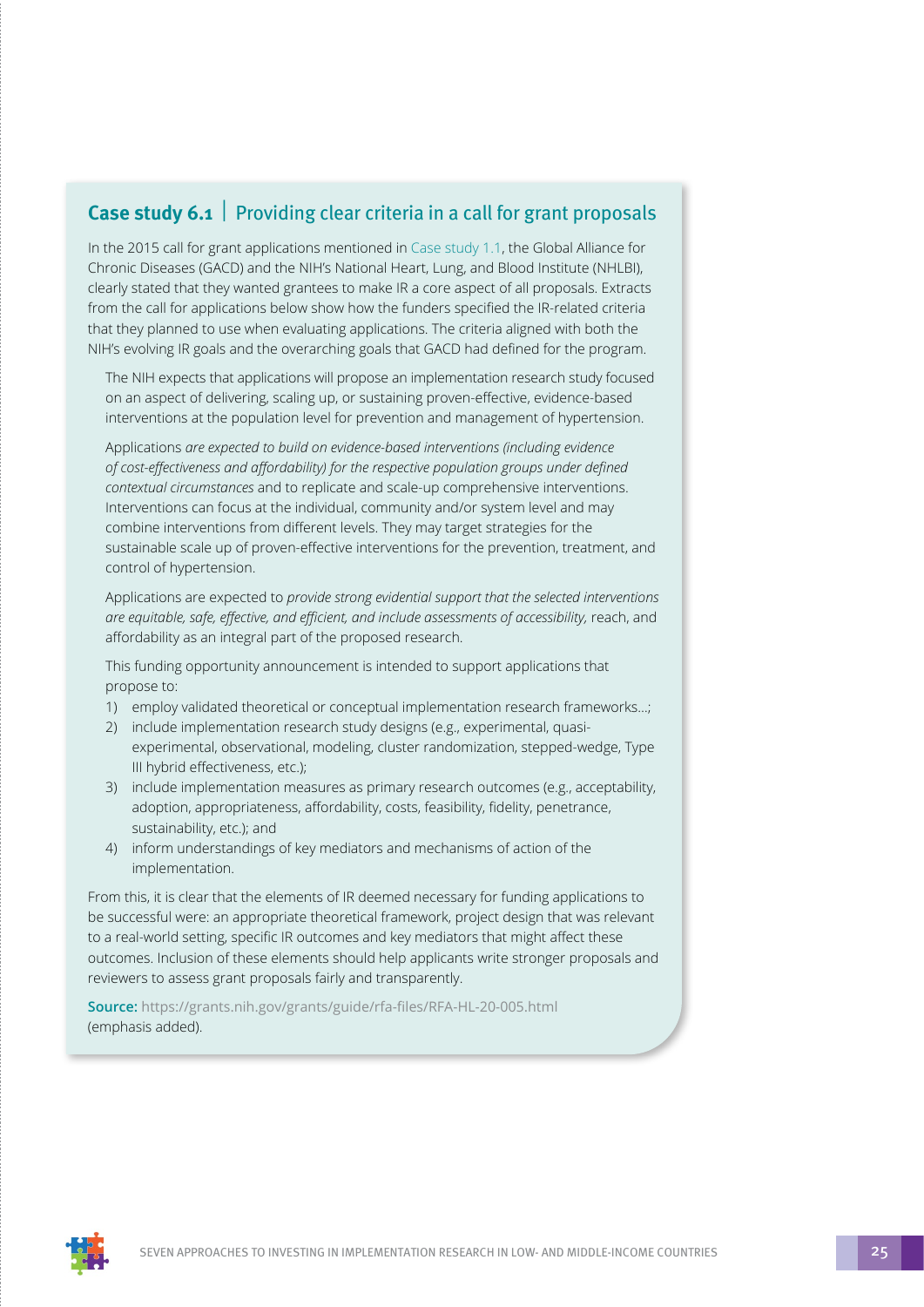### <span id="page-26-0"></span>Approach 7: Embed implementation research into health systems



Measure seven times, cut once.

– Armenian proverb

Ultimately, for any investment in IR to be worth the resources it consumes, its outcomes must be envisioned and designed to become an integral part of health and other social systems wherever possible. Funders can help to make this happen by ensuring that IR practitioners' engagements with health policy and related realms are a key component of IR investments in LMICs.

### Support projects that embed IR skills in health systems

Relying on external sources of funding is unlikely to successfully embed IR in national and local health systems in LMICs. A key question in IR is whether a given treatment works and is implementable. The answer to this question is highly specific to each country, and can even differ within sub-national regions. Yet, it is seldom possible to run external trials that cover every area. However, if IR skills are embedded in the system, it becomes possible to connect local realities to national and even global networks. Funders and research institutions should therefore prioritize extending their support to projects that are designed to take IR skills into the overlapping streams of activity that together constitute health systems (see [Case studies 7.1](#page-27-0) and [7.2\)](#page-27-0).**<sup>5</sup>**

### Facilitate exchange between researchers and policymakers

Practical and productive dialogue between researchers (who approach IR as an academic endeavor) and government decision-makers (who have the power and influence to carry academic research into policy formulation and embed it in health systems) is critical. For more on this, see [Case study 7.3.](#page-28-0)

Funders and research institutions can advance the goal of embedding IR in health systems by supporting research programs that identify the systemic causes of ill health. Funders can also foster the establishment and expansion

of academic-political networks that keep these relationships open and transparent, enabling those involved to remain accountable to the citizens they serve.

### Fund research on how IR can influence health policies

The field of policy dissemination and implementation research (policy D&I) exists to help expand and enhance the use of evidence-based research in policymaking. Funders can invest in policy D&I as part of a broader approach that aims to embed the fruits of IR within health systems. So far, the data on funded policy D&I projects is scant but what does exist suggests that its benefits are considerable. Policy D&I funding channelled through the US NIH's D&I-focused funding announcements from 2007 to 2014 totalled US\$16 177 250. This is equivalent to 10.5% of all grants funded through D&I announcements in that period (Purtle et al. 2016). While this level of funding is by no means within reach of most LMICs, the figure provides a useful reminder of the massive disparities in research funding across the globe.

### First do no harm

The US's National Cancer Institute and NIH have begun to look at *de-implementation* research, which focuses on 'reducing or stopping the use of a health service or practice provided to patients by healthcare practitioners and systems'. This also points to the importance of integrating IR into

**5** For the latest news and publications on health systems and IR, see [https://](https://www.who.int/tdr/diseases-topics/health-systems-implementation-research/en/) [www.who.int/tdr/diseases](https://www.who.int/tdr/diseases-topics/health-systems-implementation-research/en/)[topics/health-systems](https://www.who.int/tdr/diseases-topics/health-systems-implementation-research/en/)[implementation-research/](https://www.who.int/tdr/diseases-topics/health-systems-implementation-research/en/) [en/](https://www.who.int/tdr/diseases-topics/health-systems-implementation-research/en/). For additional resources, see also [Appendix 2.](#page-30-0)

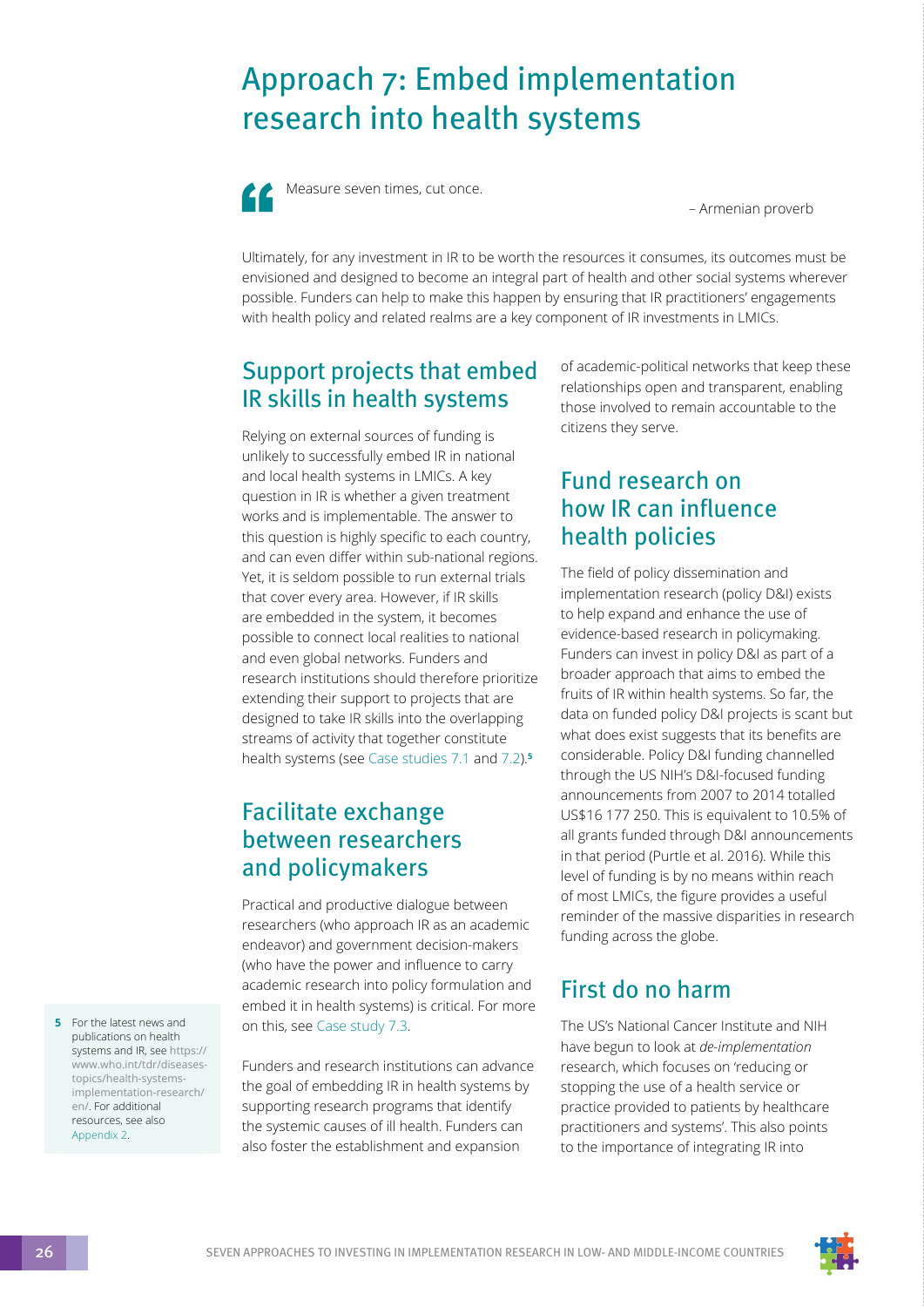<span id="page-27-0"></span>health systems. As Norton, Kennedy et al., (2017) observe: 'De-implementing ineffective, unproven, harmful, overused, inappropriate and/or low-value health services and practices is important for mitigating patient harm, improving processes of care and reducing healthcare costs'. See [Case study 7.4](#page-28-0) for more on this issue.

### **Case study 7.1** Shifting focus from global to local and from urban to rural

Informed by WHO guidelines, the Baby-Friendly Hospital Initiative (BFHI) was developed to help train nurses and other health practitioners to deliver breast-feeding training and other aspects of neonatal care to new mothers.

However, while running the project, the principal investigator realized that, in very rural settings, few mothers go to a hospital during their pregnancies and most births happen with the help of village-trained midwife equivalents. The project implementation was then changed and the hospital-based initiative was transformed into a community-based practice, the Baby Friendly *Community* Initiative (BFCI).

The overall aim of the program is to promote breastfeeding, complementary feeding and maternal nutrition using locally available foods, and to improve sanitation and hygiene. In shifting the focus of the program, training methods had to be changed to communicate effectively with midwives instead of nurses, and to give midwives and mothers opportunities to share what they already knew.

When a randomized control study was run to assess the program, researchers found that children whose mothers had been visited by the village midwives had significantly better meal frequency and dietary diversity even in the provision of a minimally acceptable diet. A new guideline was created using this information and shared with the government of Kenya. The Kenyan government is now funding the training of village midwives across the country.

#### **Case study 7.2** Seeing the benefits of IR in primary health care

The Doris Duke Charitable Foundation's African Health Initiative (AHI) was designed to catalyze significant advances in health systems by supporting partnerships that design, implement and evaluate large-scale models of care that link IR and work-based training to the delivery of integrated primary health care in sub-Saharan Africa (see Hirschhorn et al. 2017).

Linked to this, Bawah et al. (2019) published an article on AHI-supported IR research in Ghana, showing that 'a comprehensive approach to newborn care is feasible if care is augmented by community-based nurses.'

The study supports the assertion that if appropriate mechanisms are put in place, child mortality is reduced and survival accelerates. Bawah et al. concluded that the 'policy implications of the pronounced neonatal effect…merit national review for possible scale-up'.

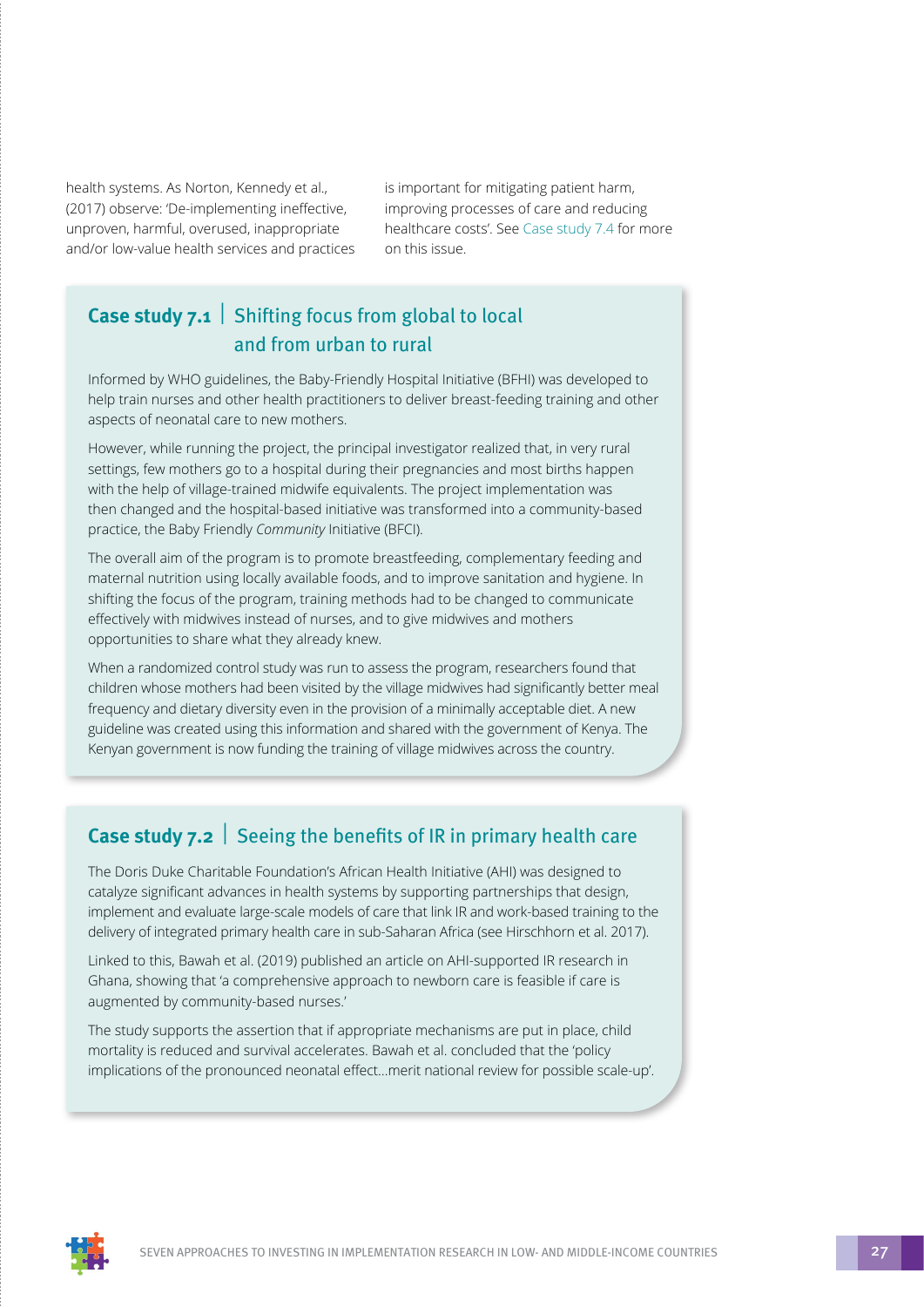#### <span id="page-28-0"></span>**Case study 7.3** Facilitating dialogue between researchers and policymakers

The Lerner Center for Health Promotion supported a study by Jessani et al. (2018) to investigate the factors that affect engagement between academics at Johns Hopkins School of Public Health and decision-makers at the city, state, federal and global government levels.

Their findings suggest that, even in this exceptionally well-resourced institution, the school of public health could enhance the relevance of its role in health policy decision-making by:

- Periodically measuring engagement with decision-makers.
- Enhancing individual capacity in knowledge translation and communication, taking faculty characteristics into account.
- Institutionalizing a culture that supports policies and practices for engagement in decision-making processes.
- Creating an approach to expand and nurture trustworthy and honest networks and relationships with decision-makers.

### **Case study 7.4** Reducing ineffective, unproven, harmful, or low-value health services and practices

From 2000 to 2017, Norton, Kennedy et al. (2017) systematically identified and tracked 20 de-implementation research grants funded across the US's NIH.

They recommended:

- Raising the profile, clarifying the conceptual bases and means of measuring research on the de-implementation of practices related to, for example, over-screening for breast, cervical and colorectal cancers.
- Collaborating with and supporting the efforts of stakeholders involved in ongoing initiatives and campaigns related to de-implementation in health, such as the Choosing Wisely campaign and the Canadian Deprescribing Network.
- Leveraging forthcoming policy and practice changes as an opportunity to conduct embedded research on de-implementation relating to the opioid crisis in the US, the UK and Canada, as well as the global anti-microbial resistance crisis.

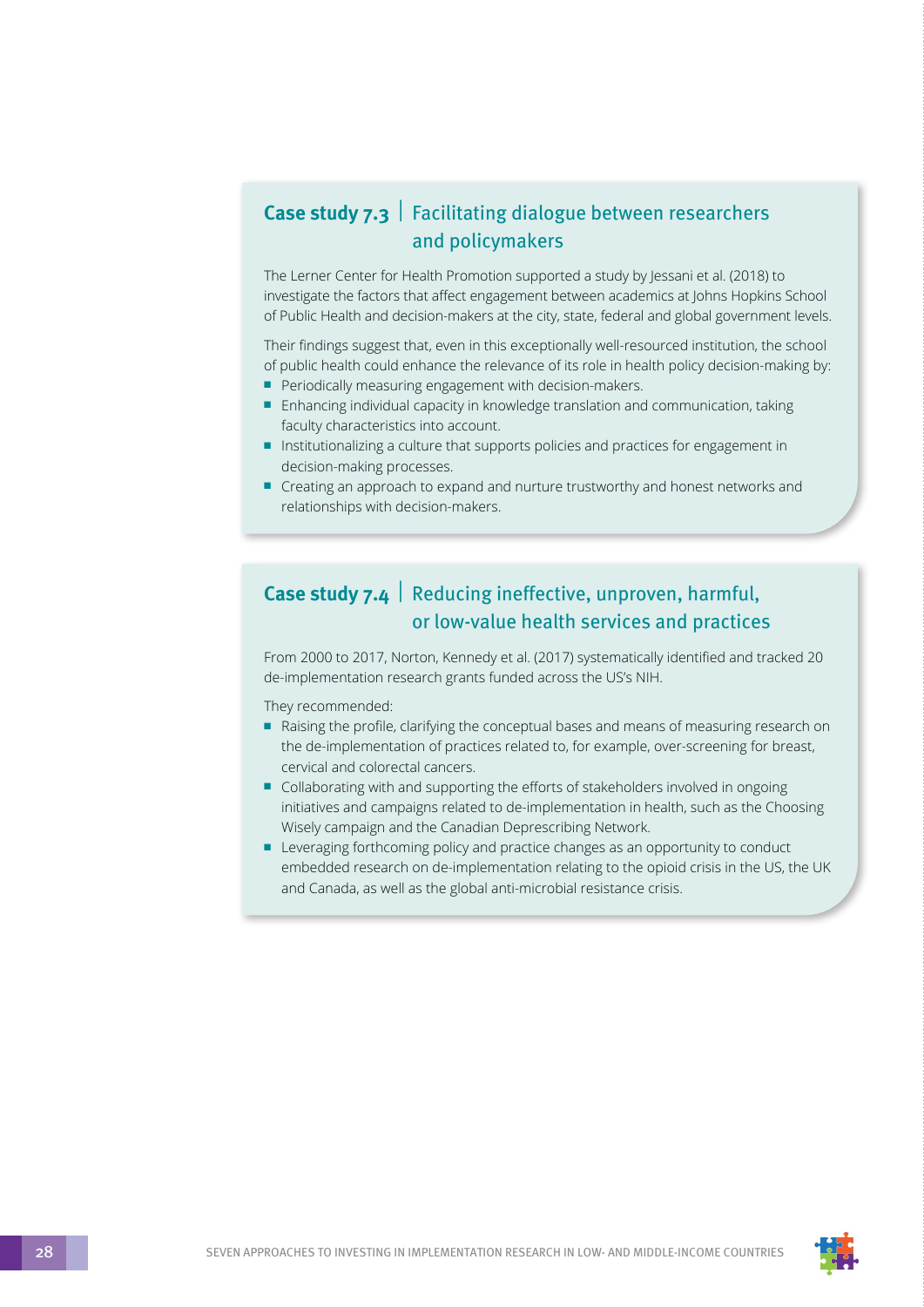# <span id="page-29-0"></span>Appendix 1: Additional definitions of implementation research

This is by no means an exhaustive list, but these definitions might provide additional reference points for funders and research institutions that are incorporating IR into their core strategies and/or funding programs and applications.

Implementation research is:

- Any research producing practically usable knowledge (evidence, findings, information, etc.) which can improve program implementation (e.g., effectiveness, efficiency, quality, access, scale-up, sustainability) regardless of the type of research (design, methodology, approach) falls within the boundaries of operations research (Global Fund et al. n.d.: 11).
- A subset of health systems research [that] focuses on the interaction between an intervention or program and its context. It looks at how various aspects of the health system such as financing, information systems, government leadership and community engagement function, interact and affect the piloting of new, and the scaling up of promising, health and social programs. It requires the engagement of a wide range of stakeholders across different sectors and draws on multiple disciplines in order to address complex implementation challenges (IDRC, from Peters et al. 2013).
- The study of methods to promote the adoption and integration of evidencebased practices, interventions and policies into routine health care and public health settings. IR plays an important role in identifying barriers to, and enablers of, effective global health programming and policymaking, and leveraging that knowledge to develop evidence-based innovations in

effective delivery approaches ([NIH's Fogarty](https://www.fic.nih.gov/ResearchTopics/Pages/ImplementationScience.aspx)  [International Cent](https://www.fic.nih.gov/ResearchTopics/Pages/ImplementationScience.aspx)er).

- The study of methods to improve the uptake, implementation and translation of research findings into routine and common practices (the 'know-do' or 'evidence-toprogram' gap) (Padian et al. 2011: 199).
- A specified set of activities designed to put into practice an activity or program of known dimensions. According to this definition, implementation processes are purposeful and are described in sufficient detail such that independent observers can detect the presence and strength of the 'specific set of activities' related to implementation. In addition, the activity or program being implemented is described in sufficient detail so that independent observers can detect its presence and strength. When thinking about implementation the observer must be aware of two sets of activities (interventionlevel activity and implementation-level activity) and two sets of outcomes (intervention outcomes and implementation outcomes) (Fixsen et al. 2005: 5).
- The scientific study of methods to promote the systematic uptake of research findings and other evidence-based practices into routine practice, and, hence, to improve the quality and effectiveness of health services. It includes the study of influences on healthcare professional and organizational behavior' (Eccles and Mittman 2006: 1).

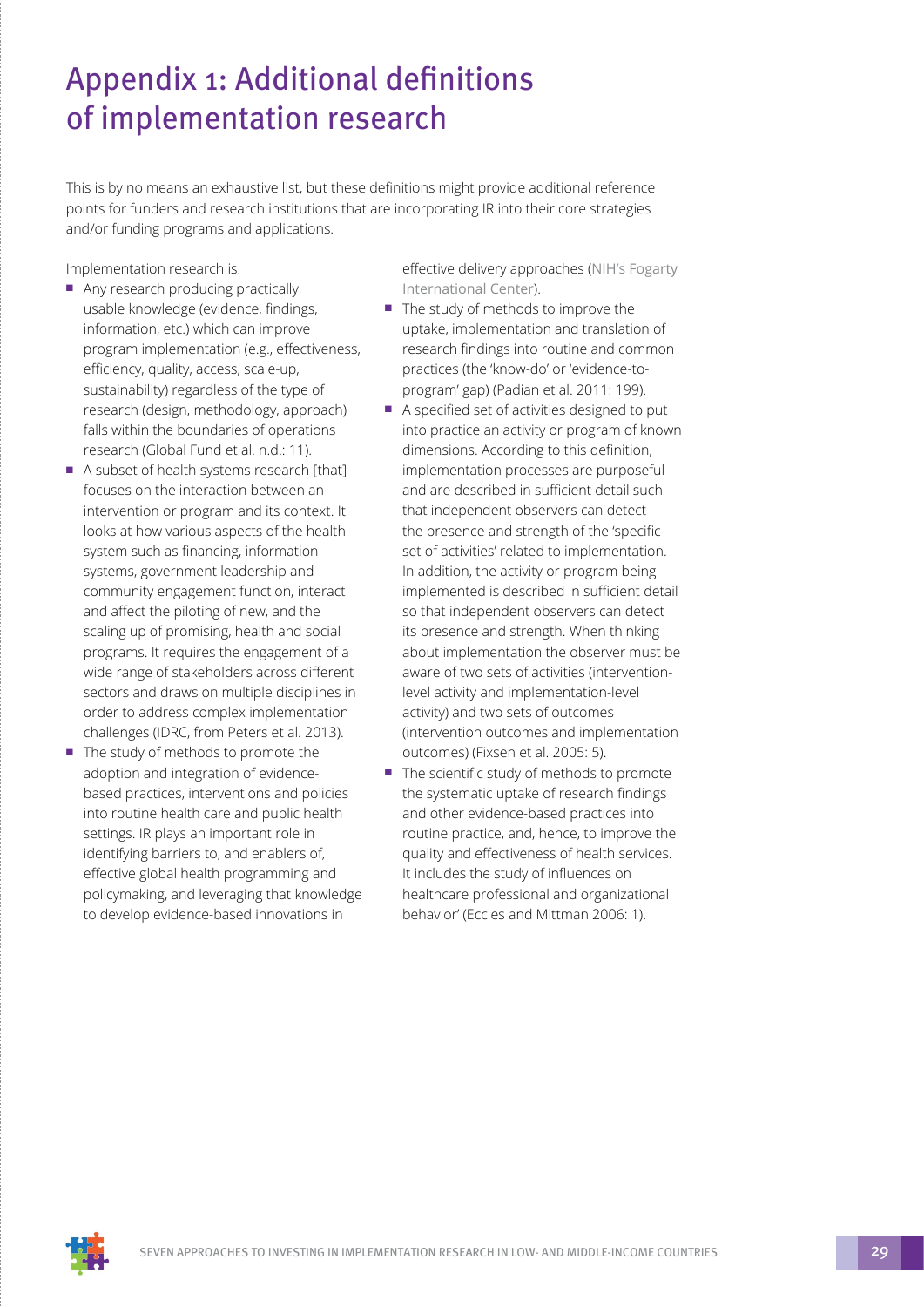### <span id="page-30-0"></span>Appendix 2: Some training opportunities and other useful resources

This list is not intended to be comprehensive but, rather, to indicate the range of opportunities available.

### Training opportunities

- **Workshops.** Each year, GACD conducts two, 2-day IR workshops and, since 2018, has offered an annual 5-day IR school. Hosted by various GACD member agencies, the workshops cater to researchers of varying levels of experience, and aim to build expertise among researchers in anticipation of future funding calls. Since 2014, GACD has trained over 450 researchers, 53% of whom are from LMICs. Information about the 2-day workshops is available at [https://](https://www.gacd.org/research/implementation-science-capacity-building) [www.gacd.org/research/implementation](https://www.gacd.org/research/implementation-science-capacity-building)[science-capacity-building](https://www.gacd.org/research/implementation-science-capacity-building).
- **Online training.** The Training Institute for Dissemination and Implementation Research in Health (TIDIRH) has an openaccess online training course to support researchers' efforts to access IR funding. The training is open to researchers with interests in studying dissemination and IR across health care, public health and community settings. More information on this is available at [https://cancercontrol.](https://cancercontrol.cancer.gov/IS/training-education/tidirc/openaccess.html) [cancer.gov/IS/training-education/tidirc/](https://cancercontrol.cancer.gov/IS/training-education/tidirc/openaccess.html) [openaccess.html](https://cancercontrol.cancer.gov/IS/training-education/tidirc/openaccess.html).
- **Networking and an annual forum.** Focusing on HIV transmission among adolescents in sub-Saharan Africa, the Adolescent HIV Presentation Treatment and Implementation Science Alliance (AHISA) offers its members ongoing communication and networking platforms as well as an annual forum. More information is available at [https://www.fic.nih.gov/About/center](https://www.fic.nih.gov/About/center-global-health-studies/Pages/adolescent-hiv-prevention-treatment-implementation-science-alliance.aspx)[global-health-studies/Pages/adolescent-](https://www.fic.nih.gov/About/center-global-health-studies/Pages/adolescent-hiv-prevention-treatment-implementation-science-alliance.aspx)

[hiv-prevention-treatment-implementation](https://www.fic.nih.gov/About/center-global-health-studies/Pages/adolescent-hiv-prevention-treatment-implementation-science-alliance.aspx)[science-alliance.aspx](https://www.fic.nih.gov/About/center-global-health-studies/Pages/adolescent-hiv-prevention-treatment-implementation-science-alliance.aspx).

- **Postgraduate training and support.** TDR, the Special Programme for Research and Training in Tropical Diseases, is a global program of scientific collaboration that helps facilitate, support and influence efforts to combat diseases of poverty. It is co-sponsored by UNICEF, the UNDP, the World Bank and WHO. TDR-funded postgraduate training has moved away from the model of sending people from LMICs to be trained in high-income countries. Instead, TDR is investing in strengthening institutional capacity for IR by supporting a network of seven universities worldwide. More information is available at [https://](https://www.who.int/tdr/capacity/strengthening/postgraduate/en/) [www.who.int/tdr/capacity/strengthening/](https://www.who.int/tdr/capacity/strengthening/postgraduate/en/) [postgraduate/en/](https://www.who.int/tdr/capacity/strengthening/postgraduate/en/).
- **Massive open online course.** TDR runs an open online course on IR, with a focus on the 'infectious diseases of poverty'. The course provides step-by-step online training for public health researchers and decisionmakers, program managers, academics and others. It focuses on how to design and demonstrate robust IR projects to improve control of infectious diseases of poverty and generate better health outcomes. The course is free and open to anyone who wants learn how to propose and investigate local solutions to health problems in their country, as well as connect with peers around the world. More information is available at [https://www.who.int/tdr/](https://www.who.int/tdr/capacity/strengthening/mooc/en/) [capacity/strengthening/mooc/en/](https://www.who.int/tdr/capacity/strengthening/mooc/en/).

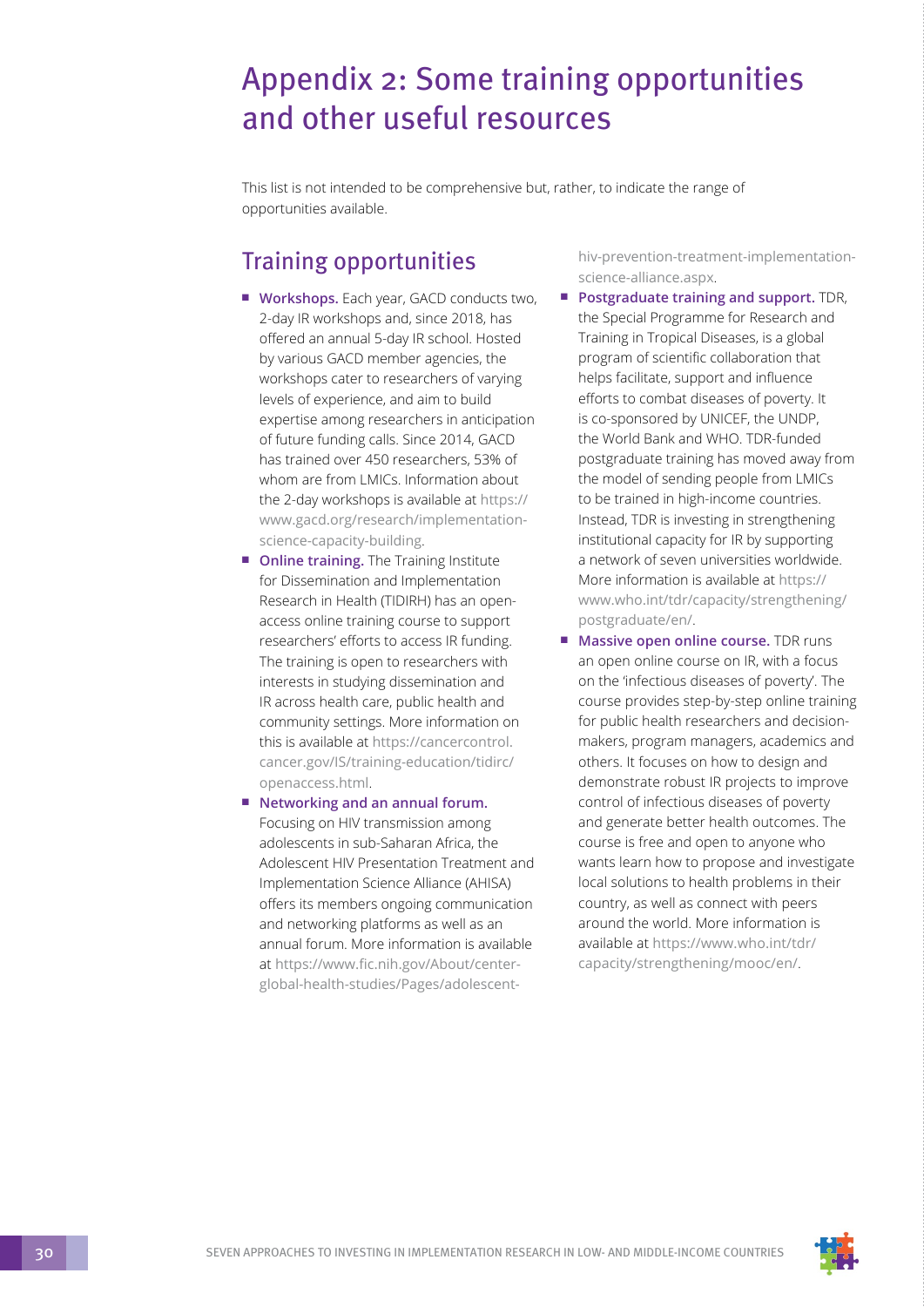### <span id="page-31-0"></span>Online resources

- **TDR's IR Toolkit.** This comprehensive toolkit is organized into seven modules to help healthcare providers, program managers, policy makers and researchers to identify barriers to research implementation and to formulate research questions; make a case for funding; set up a study design with appropriate methodologies; plan the study (budget, personnel, timelines, monitoring and evaluation); collect and analyze research information; develop a dissemination plan and monitor and evaluate progress. The toolkit is available online at <http://adphealth.org/irtoolkit/> and [https://www.who.int/tdr/publications/](https://www.who.int/tdr/publications/topics/ir-toolkit/en/) [topics/ir-toolkit/en/](https://www.who.int/tdr/publications/topics/ir-toolkit/en/).
- **The FIC's IR Toolkit** for researchers, policymakers and program implementers, *[Overcoming Barriers to Implementation](https://www.fic.nih.gov/About/center-global-health-studies/neuroscience-implementation-toolkit/Pages/default.aspx)  [in Global Health: A Toolkit for Engaging](https://www.fic.nih.gov/About/center-global-health-studies/neuroscience-implementation-toolkit/Pages/default.aspx)  [Diverse Stakeholders in Implementation](https://www.fic.nih.gov/About/center-global-health-studies/neuroscience-implementation-toolkit/Pages/default.aspx)*

*[Science](https://www.fic.nih.gov/About/center-global-health-studies/neuroscience-implementation-toolkit/Pages/default.aspx).* This toolkit provides resources to help strengthen stakeholder interactions, community participation and IR. It includes models, frameworks, strategies and approaches that are relevant and appropriate for LMICs.

- **For regularly updated IR-related news, resources and funding calls**, see the FIC's website at [https://www.](https://www.fic.nih.gov/ResearchTopics/Pages/ImplementationScience.aspx) [fic.nih.gov/ResearchTopics/Pages/](https://www.fic.nih.gov/ResearchTopics/Pages/ImplementationScience.aspx) [ImplementationScience.aspx](https://www.fic.nih.gov/ResearchTopics/Pages/ImplementationScience.aspx).
- **[ACCORDS](https://medschool.cuanschutz.edu/accords/cores-and-programs/dissemination-implementation-science-program/getting-funded-DandI)** (Adult & Child Consortium for Health Outcomes Research & Delivery Science) at Colorado University Medical School, regularly updates their website with resources for IR proposal development, manuscript writing and training. The site also has a range of news and links to relevant journal articles, etc. The site is at [https://medschool.cuanschutz.](https://medschool.cuanschutz.edu/accords/cores-and-programs/dissemination-implementation-science-program/getting-funded-DandI) [edu/accords/cores-and-programs/](https://medschool.cuanschutz.edu/accords/cores-and-programs/dissemination-implementation-science-program/getting-funded-DandI) [dissemination-implementation-science](https://medschool.cuanschutz.edu/accords/cores-and-programs/dissemination-implementation-science-program/getting-funded-DandI)[program/getting-funded-DandI](https://medschool.cuanschutz.edu/accords/cores-and-programs/dissemination-implementation-science-program/getting-funded-DandI).

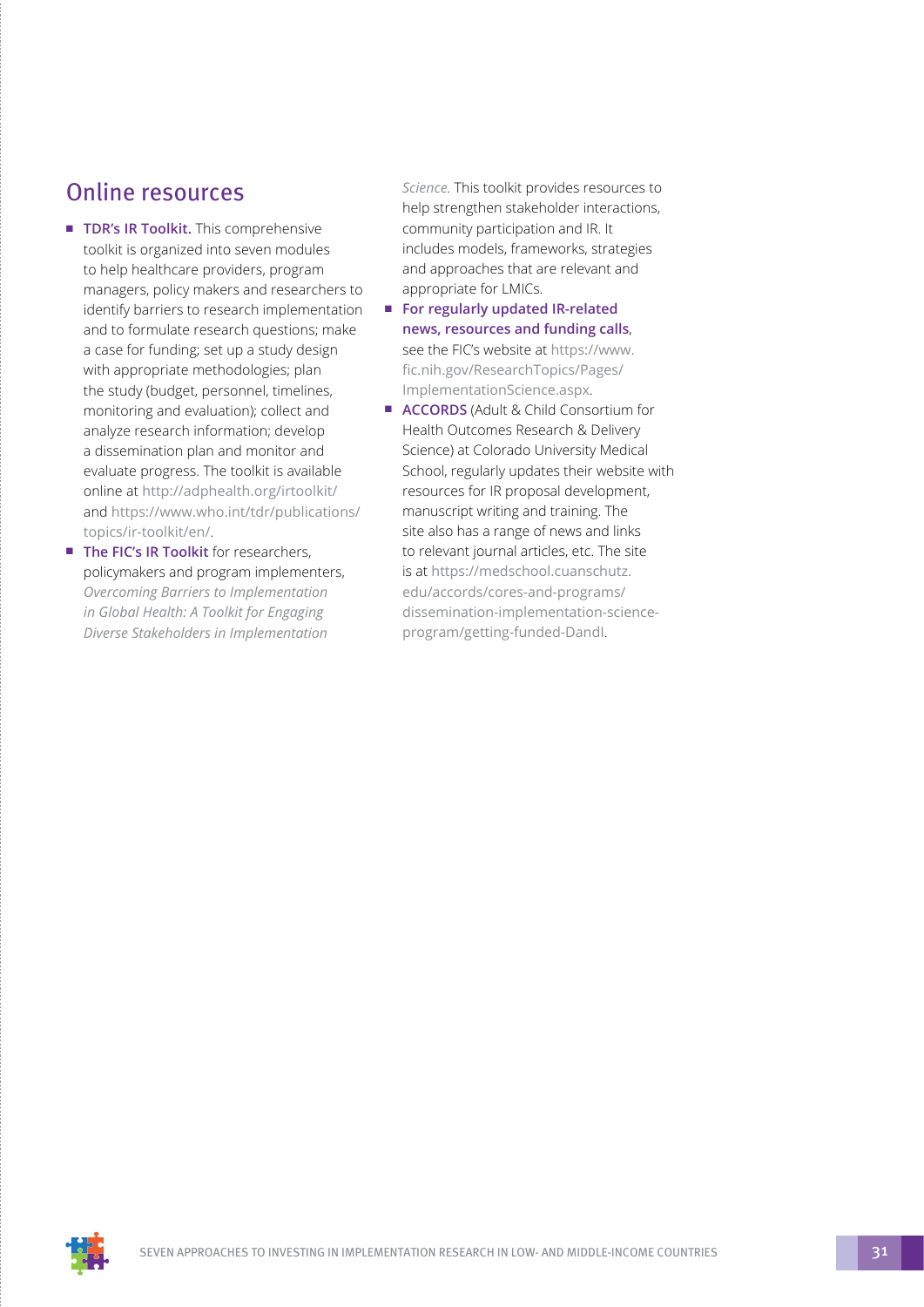## <span id="page-32-0"></span>Frequently used acronyms and abbreviations

| ART           | antiretroviral therapies                                         |
|---------------|------------------------------------------------------------------|
| <b>DFID</b>   | Department for International Development (UK)                    |
| <b>EDCTP</b>  | European & Developing Countries Clinical Trials Partnership      |
| <b>FIC</b>    | Fogarty International Center (US)                                |
| <b>GACD</b>   | Global Alliance for Chronic Diseases                             |
| <b>HEARD</b>  | Health Evaluation and Applied Research Development               |
| <b>IDRC</b>   | International Development Research Centre (Canada)               |
| iKT           | integrated knowledge translation                                 |
| IR.           | implementation research                                          |
| <b>LMIC</b>   | low- and middle-income countries                                 |
| <b>NGO</b>    | non-governmental organization                                    |
| <b>NHLBI</b>  | National Heart, Lung, and Blood Institute (NIH, US)              |
| <b>NIH</b>    | National Institutes of Health (US)                               |
| <b>NISA</b>   | Nigeria Implementation Science Alliance                          |
| Sida          | Swedish International Development Cooperation Agency             |
| <b>TDR</b>    | Special Programme for Research and Training in Tropical Diseases |
| <b>UNDP</b>   | United Nations Development Programme                             |
| <b>UNICEF</b> | United Nations Children's Fund                                   |
| <b>USAID</b>  | United States Agency for International Development               |
| <b>WHO</b>    | World Health Organization                                        |

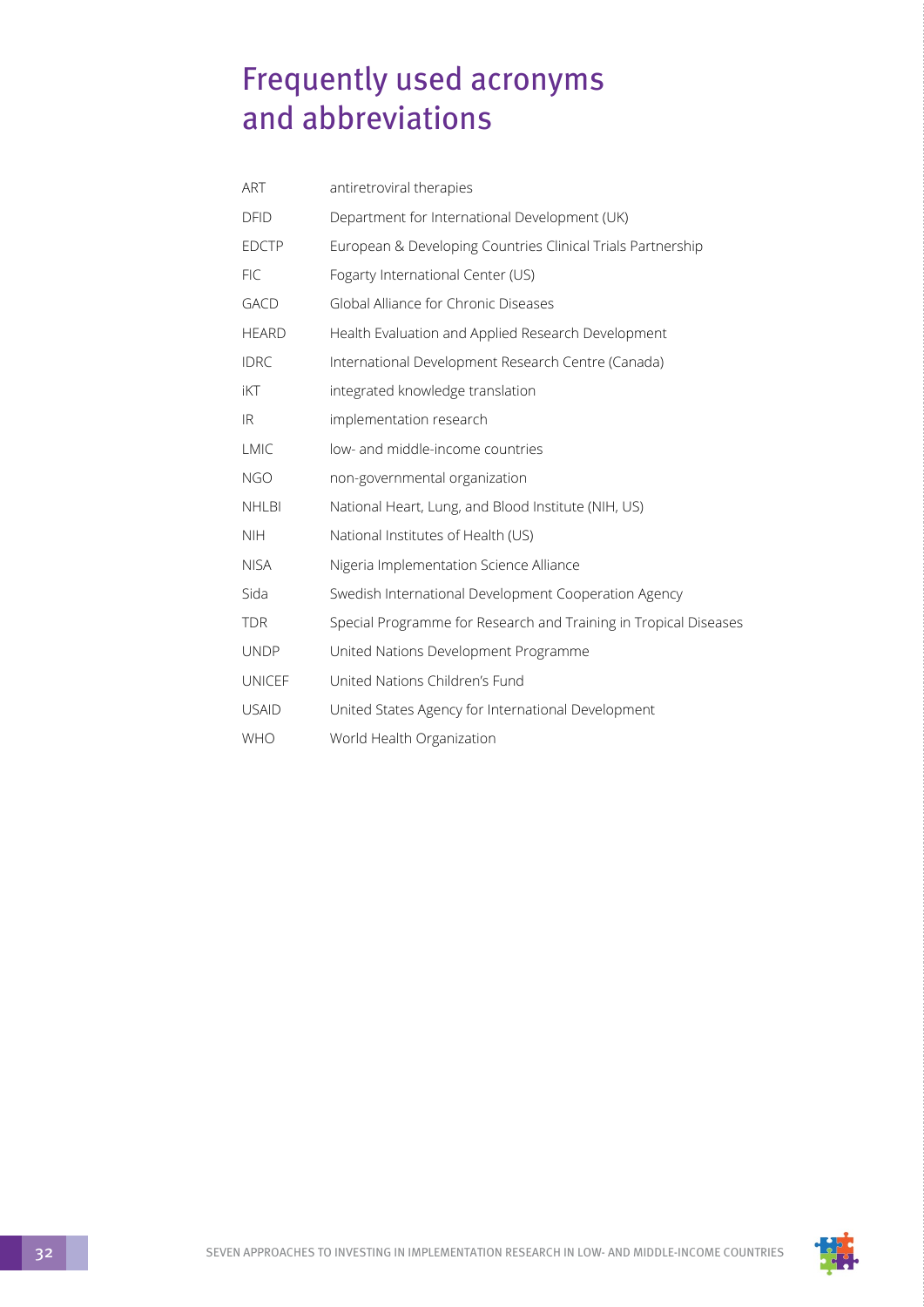# <span id="page-33-0"></span>References

- Bawah AA, JK Awoonor-Williams, PO Asuming, EF Jackson, CB Boyer, EW Kanmiki et al. (2019) [The child survival impact of the Ghana Essential Health Interventions Program: A health](https://journals.plos.org/plosone/article?id=10.1371/journal.pone.0218025)  [systems strengthening plausibility trial in Northern Ghana](https://journals.plos.org/plosone/article?id=10.1371/journal.pone.0218025). *PLoS ONE* 14, 6. Available online.
- Brownson RC, GA Colditz and EK Proctor (2018) *Dissemination and Implementation Research in Health*. New York: Oxford University Press.
- Crable EL, D Biancarelli, A Walkey, C Allen, E Proctor and M-L Drainoni (2018) Standardizing an approach to the evaluation of implementation science proposals. *Implementation Science* 13, 1, 71.
- Curran GM, M Bauer, B Mittman, JM Pyne and C Stetler (2012) Effectiveness-implementation hybrid designs: Combining elements of clinical effectiveness and implementation research to enhance public health impact. *Medical Care* 50, 3, 217.
- Damschroder LJ, DC Aron, RE Keith, SR Kirsh, J Alexander and JC Lowery (2009) Fostering implementation of health services research findings into practice: A consolidated framework for advancing implementation science, *Implementation Science* 4, 50.
- Eccles MP and BS Mittman (2006) Welcome to Implementation Science. *Implementation Science* 1, 1.
- Ezeanolue EE, WNA Menson, D Patel, G Aarons, A Olutola, M Obiefune, P Dakum, P Okonkwo, B Gobir, T Akinmurele, A Nwandu, H Khamofu, B Oyeledun, M Aina, A Eyo, O Oleribe, I Ibanga, J Oko, C Anyaike, J Idoko, MH Aliyu, R Sturke and Nigeria Implementation Science Alliance (2018) Gaps and strategies in developing health research capacity: Experience from the Nigeria Implementation Science Alliance. *Health Research Policy and Systems* 16, 16.
- Fixsen D, S Naoom, K Blase, R Friedman and F Wallace (2005) *Implementation Research: A Synthesis of the Literature*. Publication 231, Louis de la Parte Florida Mental Health Institute, University of South Florida, Tampa, FL.
- Global Fund, USAID, WHO/TDR (n.d.) *[Framework for Operations and Implementation Research in](https://www.who.int/hiv/pub/operational/or_framework.pdf)  [Health and Disease Control Programs](https://www.who.int/hiv/pub/operational/or_framework.pdf)*. Available online.
- Graham ID, A Kothari, C McCutcheon and Integrated Knowledge Translation Network (2018) Moving knowledge into action for more effective practice, programmes and policy: Protocol for a research programme on integrated knowledge translation. *Implementation Science* 13, 1, 22.
- Hirschhorn LR, L Adedokun and A Ghaffar (2017) Implementing, improving and learning: Crosscountry lessons learned from the African Health Initiative. *BMC Health Services Research* 17, 3, 773.
- Jessani NS, SM Siddiqi, C Babcock, M Davey-Rothwell, S Ho and D R Holtgrave (2018) Factors affecting engagement between academic faculty and decision-makers: Learnings and priorities for a school of public health. *Health Research Policy and Systems* 16, 65.
- Kemp CG, BJ Weiner, KH Sherr, LE Kupfer, PK Cherutich, D Wilson, EH Geng and JN Wasserheit (2018) Implementation science for integration of HIV and non-communicable disease services in sub-Saharan Africa: A systematic review. *AIDS* 32, Suppl. 1: S93–S105.
- Madon T, KJ Hofman, L Kupfer and RI Glass (2007) Implementation science. *Science* 318, 1728–1729.
- Nilsen P (2015) Making sense of implementation theories, models and frameworks. *Implementation Science* 10, 1, 53.
- Norton WE, AE Kennedy and DA Chambers (2017) Studying de-implementation in health: An analysis of funded research grants. *Implementation Science* 12, 1, 144.
- Odeny T, N Padian, MC Doherty, S Baral, C Beyrer, N Ford and E Geng (2015) Definitions of implementation science in HIV/AIDS. *The Lancet* 2, e178–180.
- Padian NS, CB Holmes, SI McCoy, R Lyerla, PD Bouey and EP Goosby (2011) Implementation science for the US president's emergency plan for AIDS relief (PEPFAR). *Journal of Acquired Immune Deficiency Syndromes* 56, 199–203.

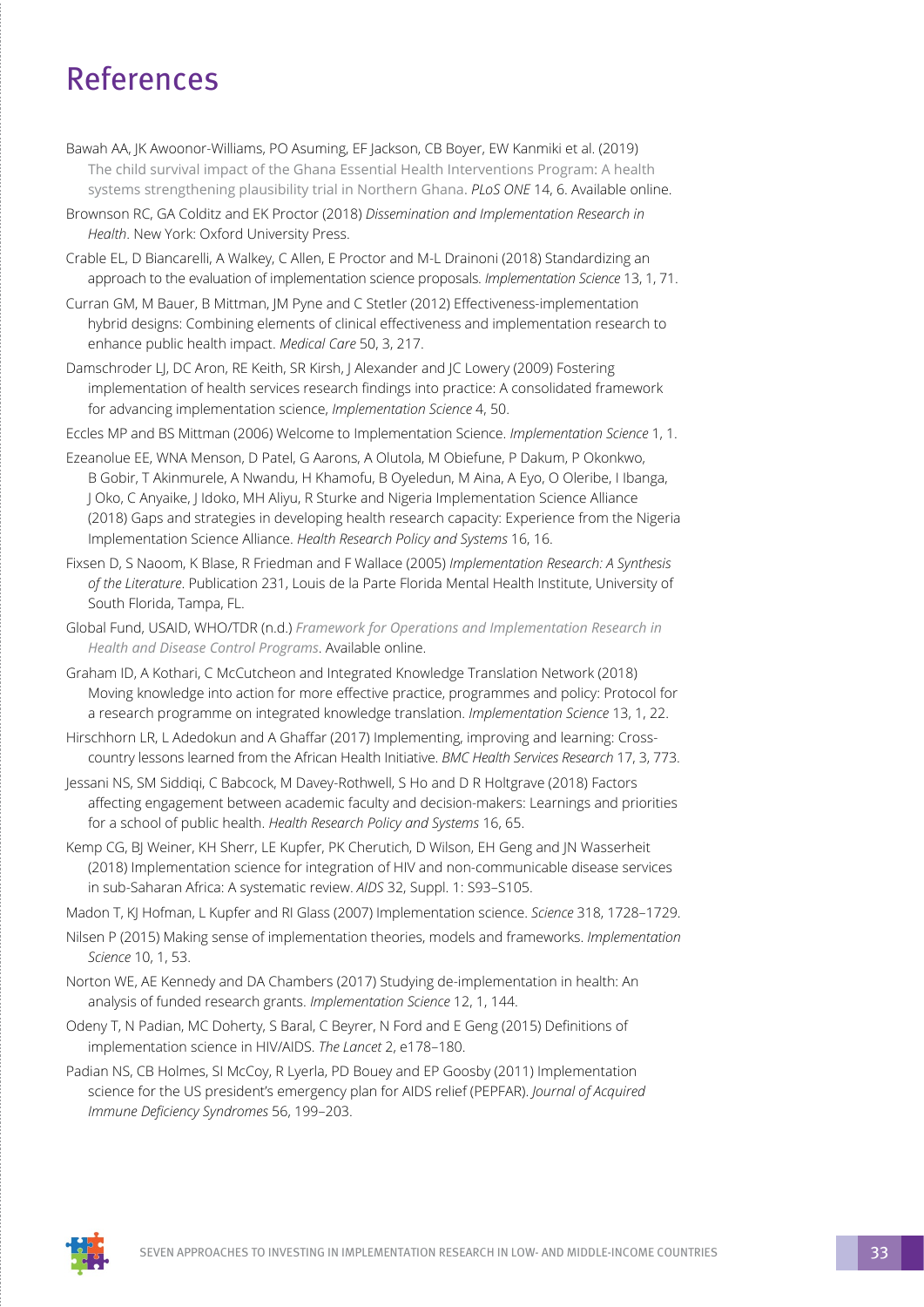- Peters DH, NT Tran and T Adam (2013) *[Implementation Research in Health: A Practical Guide](https://www.who.int/alliance-hpsr/resources/implementationresearchguide/en/)*. World Health Organization. Available online.
- Proctor EK, BJ Powell, AA Baumann, AM Hamilton and RL Santens (2012) Writing implementation research grant proposals: Ten key ingredients. *Implementation Science* 7, 96.
- Purtle J, R Peters and RC Brownson (2016) A review of policy dissemination and implementation research funded by the National Institutes of Health, 2007–2014. *Implementation Science* 11, 1.
- Ridde V (2016) Need for more and better implementation science in global health. *BMJ Global Health* 1, e000115.
- Sibbald SL, J Tetroe and ID Graham (2014) Research funder required research partnerships: A qualitative inquiry. *Implementation Science* 9, 176.
- Smits PA and J-L Denis (2014) How research funding agencies support science integration into policy and practice: An international overview. *Implementation Science* 9, 28.
- Sturke R, C Harmston, RJ Simonds, LM Mofenson, GK Siberry, DH Watts, J McIntyre, N Anand, L Guay, D Castor, P Brouwers and JD Nagel (2014) [A multi-disciplinary approach to](https://www.who.int/hiv/pub/journal_articles/inspire_11.pdf?ua=1)  [implementation science: The NIH-PEPFAR PMTCT Implementation Science Alliance](https://www.who.int/hiv/pub/journal_articles/inspire_11.pdf?ua=1). *Journal of Acquired Immune Deficiency Syndromes* 67, S163–S167. Available online.
- Tetroe JM, ID Graham, R Foy, N Robinson, MP Eccles, M Wensing, P Durieux, F LéGaré, CP Nielson, A Adily, JE Ward, C Porter, B Shea and JM Grimshaw (2008) Health research funding agencies' support and promotion of knowledge translation: An international study. *Milbank Quarterly* 86, 125–155.
- Theobald S, N Brandes, M Gyapong, S El-Saharty, E Proctor, T Diaz, S Wanji, S Elloker, J Raven, H Elsey, S Bharal, D Pelletier and D Peters (2018) Implementation research: New imperatives and opportunities in global health. *Lancet* 392, 2214–2228.
- WHO (2011) *[Global Status Report on Noncommunicable Diseases 2010](https://www.who.int/nmh/publications/ncd_report_full_en.pdf).* Geneva. Available online.
- Yapa HM and T Bärnighausen (2018) Implementation science in resource-poor countries and communities. *Implementation Science* 13, 154.

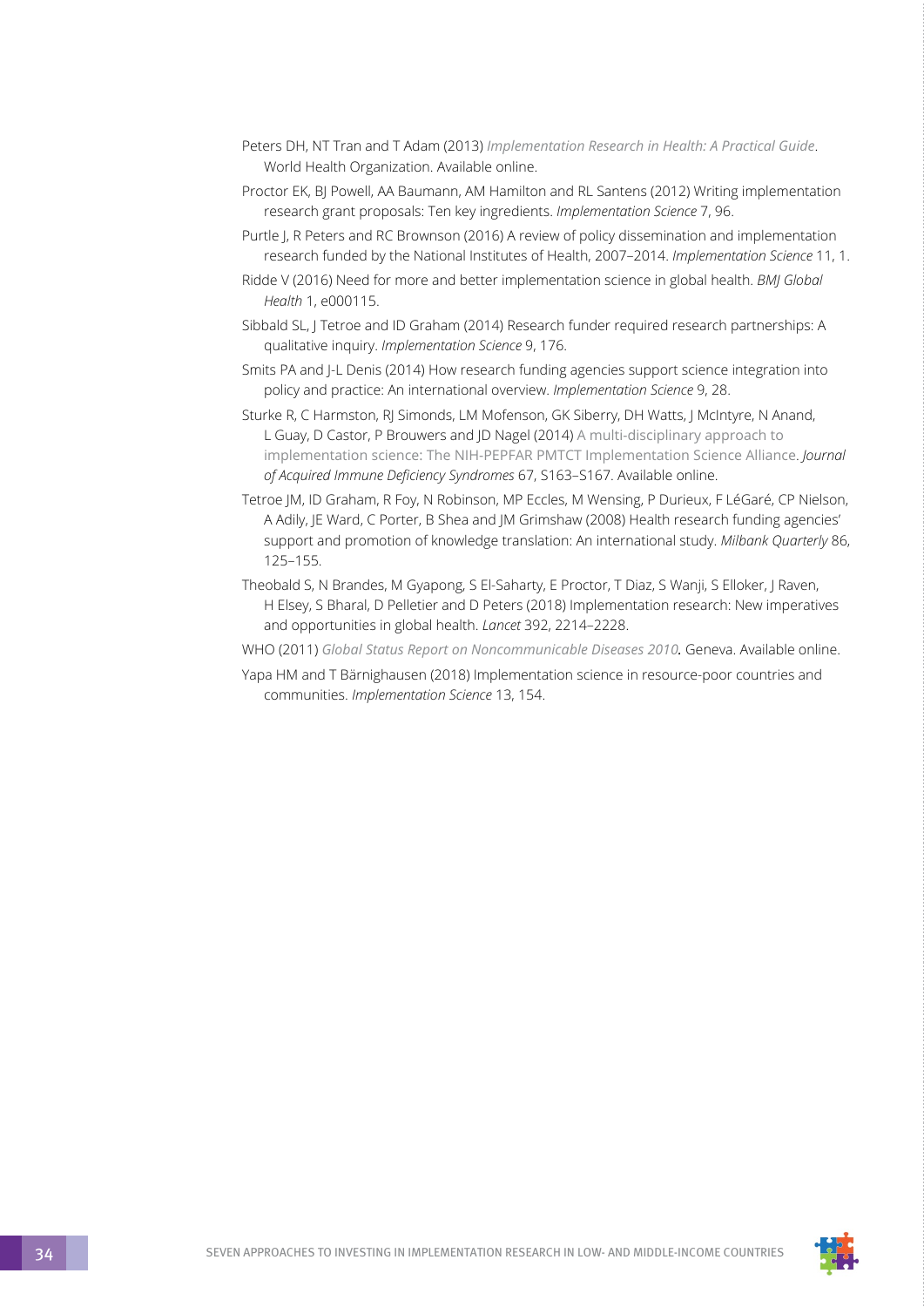# <span id="page-35-0"></span>Recommended reading

- Awoonor-Williams JK and E Appiah-Denkyira (2017) [Bridging the intervention–implementation](https://bmchealthservres.biomedcentral.com/articles/10.1186/s12913-017-2663-8)  [gap in primary health care delivery: The critical role of integrated implementation research](https://bmchealthservres.biomedcentral.com/articles/10.1186/s12913-017-2663-8). *BMC Health Services Research* 17, Suppl. 3, 772. Available online.
- Barker PM, A Reid and MW Schall (2016) A framework for scaling up health interventions: Lessons from large-scale improvement initiatives in Africa. *Implementation Science* 11, 12.
- Cairney P and K Oliver (2017) Evidence-based policymaking is not like evidence-based medicine, so how far should you go to bridge the divide between evidence and policy? *Health Research Policy and Systems* 15, 35.
- Chambers DA, RE Glasgow and KC Stange (2013) The dynamic sustainability framework: Addressing the paradox of sustainment amid ongoing change. *Implementation Science* 8, 117.
- Chambers DA, EK Proctor, RC Brownson and SE Straus (2017) Mapping training needs for dissemination and implementation research: Lessons from a synthesis of existing D&I research training programs. *Translational Behavioral Medicine* 7, 593–601.
- Dansereau E, Y Miangotar, E Squires, H Mimche, UNDG, IFORD and C El-Bcheraoui (2017) [Challenges to implementing Gavi's health system strengthening support in Chad and](https://globalizationandhealth.biomedcentral.com/articles/10.1186/s12992-017-0310-0)  [Cameroon: Results from a mixed-methods evaluation](https://globalizationandhealth.biomedcentral.com/articles/10.1186/s12992-017-0310-0). *Globalization and Health* 13, 83. Available online.
- Darnell D, CN Dorsey, A Melvin, J Chi, AR Lyon and CC Lewis (2017) A content analysis of dissemination and implementation science resource initiatives: What types of resources do they offer to advance the field? *Implementation Science* 12, 1, 137.
- Greenhalgh T, G Robert, P Bate, F Macfarlane and O Kyriakidou (2005) *Diffusion of Innovations in Service Organisations: A Systematic Literature Review*. Malden, MA: Blackwell.
- Grol R, M Wensing and M Eccles (2005) *Improving Patient Care: The Implementation of Change in Clinical Practice*. Edinburgh: Elsevier.
- Gruen RL, JH Elliott, ML Nolan, PD Lawton, A Parkhill, CJ McLaren and JN Lavis (2008) Sustainability science: An integrated approach for health-programme planning. *Lancet* 372, 1579–1589.
- Haas AD, JJ van Oosterhout, L Tenthani, A Jahn, M Zwahlen, MT Msukwa, M-A Davies, K Tal, N Phiri, A Spoerri, F Chimbwandira, M Egger and O Keiser (2017) HIV transmission and retention in care among HIV-exposed children enrolled in Malawi's prevention of mother-to-child transmission programme. *Journal of the International AIDS Society* 20, 21947.
- Harvey G and A Kitson (2016) PARIHS revisited: From heuristic to integrated framework for the successful implementation of knowledge into practice. *Implementation Science* 11, 33.
- Hoomans T and JL Severens (2014) Economic evaluation of implementation strategies in health care. *Implementation Science* 9, 168.
- Johnson AM, JE Moore, DA Chambers, J Rup, C Dinyarian and SE Straus (2019) How do researchers conceptualize and plan for the sustainability of their NIH R01 implementation projects? *Implementation Science* 14, 50.
- Kirk MA, C Kelley, N Yankey, SA Birken, B Abadie and L Damschroder (2016) A systematic review of the use of the Consolidated Framework for Implementation Research. *Implementation Science* 11, 72.
- Lennox L, L Maher and J Reed (2018) Navigating the sustainability landscape: A systematic review of sustainability approaches in healthcare. *Implementation Science* 13, 27.
- Mitchell SA and DA Chambers (2017) Leveraging implementation science to improve cancer care delivery and patient outcomes. *Journal of Oncology Practice* 13, 523–529.
- Moore JE, A Mascarenhas, J Bain and SE Straus (2017) Developing a comprehensive definition of sustainability. *Implementation Science* 12, 110.